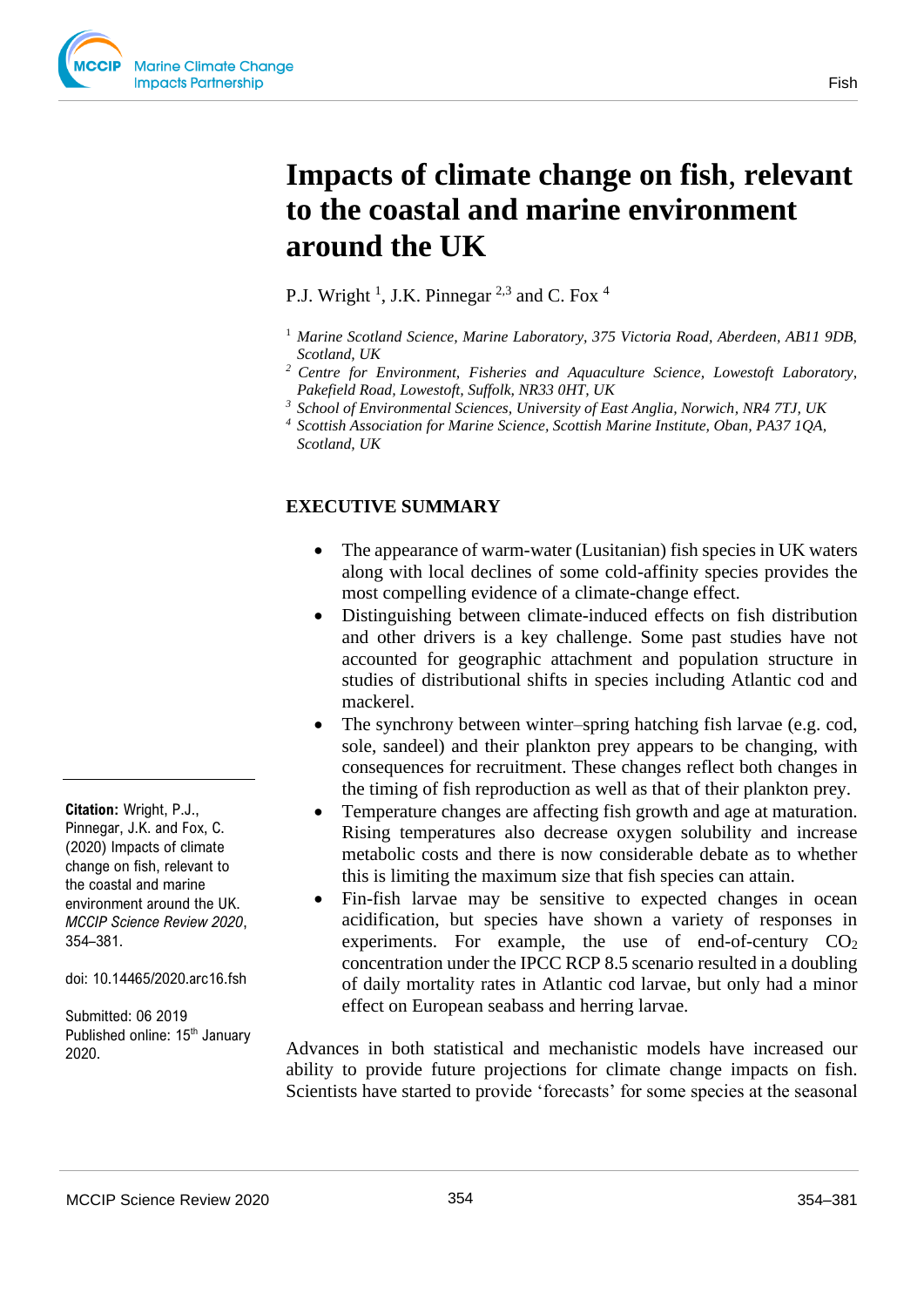

to decadal time horizon, but there have been insufficient runs to yet be confident in these projections.

## **1. WHAT IS ALREADY HAPPENING?**

Research since 2013 has largely focussed on the three key responses of finfish to climate change: distributional shifts, changes in the timing of life history events (phenology) and effects on body size. Added to this, there is an increasing body of research into the effect of ocean acidification on fish physiology and early survival. Except for pelagic species, the majority of research into distribution, phenology and body size changes has focussed on North Sea fish, as discussed in previous MCCIP report cards. The following sections review recent evidence on the three key responses. Projections about the future effects of warming and ocean acidification are then discussed.

Sea temperatures around the British Isles have typically been high during the review period, but exceptionally so in the central and southern North Sea in 2014 and 2018 and to a lesser extent in 2016 and 2018 (https://ocean.ices.dk/iroc/#). Details of recent changes in sea temperature and ocean circulation can be found in accompanying 2020 MCCIP reports.

## **Effects on distribution**

Rising sea temperature has often been linked to changes in fish distribution in waters around the UK. Warming periods tend to be associated with observed increases in the abundance of Lusitanian fauna (organisms traditionally found in warmer waters) and reductions in the abundance of Boreal species (Sunday *et al*., 2012). Temperature is considered to be a primary constraint on marine ectothermic organisms, such as many fish species, because of the effects on critical biochemical and physiological rates, including oxygen demand, development and behaviour (Sims *et al*., 2006; Pörtner and Peck, 2010; Freitas *et al.,* 2015). Distributional shifts have led to substantial changes in fish communities in UK waters during the last few decades. While in some cases recent research supports evidence presented in previous MCCIP reports, there have been some new insights into the magnitude and scale of change. For example, a more-comprehensive analysis of fish diversity from west of Scotland research surveys found that latitudinal differences in species richness have declined since 1985, as southern species expanded north, despite smaller increases in temperature than observed in some other sea areas (Magurran *et al*., 2015).

The ability of marine species to move in response to temperature varies depending on a range of factors, including their physiological capacity to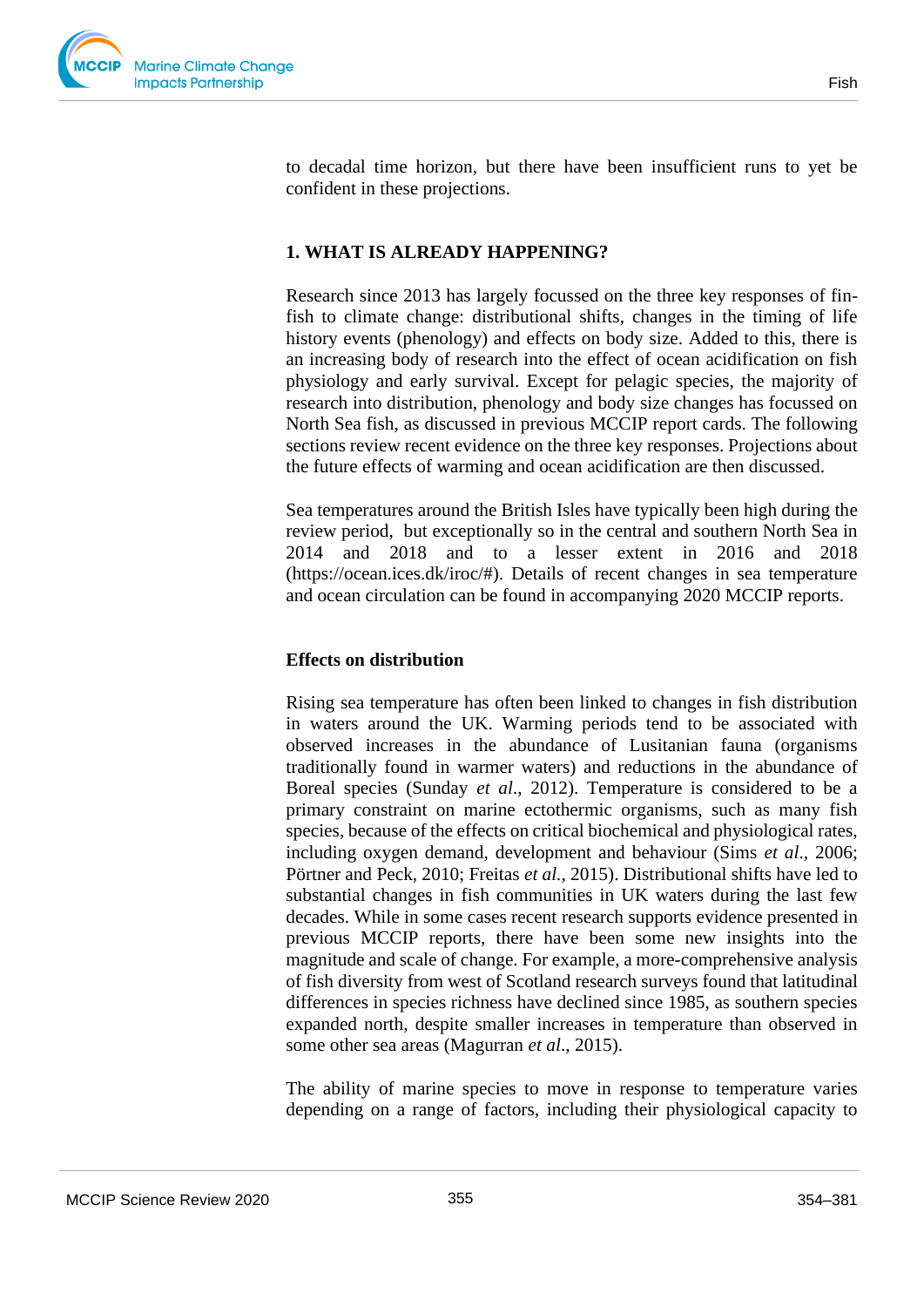acclimatise and respond to acute stress as well as their degree of geographical attachment or the responses of their prey. Distribution shifts may thus reflect movement in species with little or no geographical attachment (termed 'thermal-' or 'niche-tracking'), but can also arise as a consequence of localised declines in species with a strong geographical attachment. Geographical attachment in this context means that the distribution of the species is linked to some spatially restricted habitat, for at least one of its life stages. Such attachment is commonly seen in terms of specific habitat requirements for spawning or nursery grounds, and this dependence may affect the species' or population's ability to avoid unfavourable environmental conditions (Petitgas *et al.*, 2013). While many past studies have found that temperature can account for a significant component of the variation in fish distribution, recent studies have highlighted that the potential interaction with geographical attachment, population level responses and exploitation have not been properly considered (Heath *et al*. 2014; Bonanomi *et al*., 2016).

The clearest distributional indicator of a changing climate has been the increased occurrence of species with warmer water affinity in UK waters. Warming enabled the population expansion of seabass, *Dicentrachus labrax*, in the 1990s and early 2000s, although over-fishing and a few cooler winters  $(in 2009/10 and 2010/11)$  seem to have halted the expansion of this species (ICES, 2018). Nevertheless, the importance of warming to the range expansion of this warm affinity species and conversely the decline of eelpout *Zoarces viviparus*, a cold affinity species, has been clearly demonstrated by contrasting trends in abundance in the Wadden Sea (van Walraven *et al*., 2017). The increase of some Lusitanian species may also reflect a proliferation of an existing local population, as in the case of the European anchovy, *Engraulis encrasicolus,* in the North Sea (Petitgas *et al*., 2012; Beare *et al*., 2004). This anchovy population has expanded its range probably because warmer temperatures have allowed more individuals to reach an overwintering size (Raab *et al*., 2013). There was another increase in anchovy abundance across the southern and central North Sea in 2014 and 2015 associated with these warmer years (Figure 1).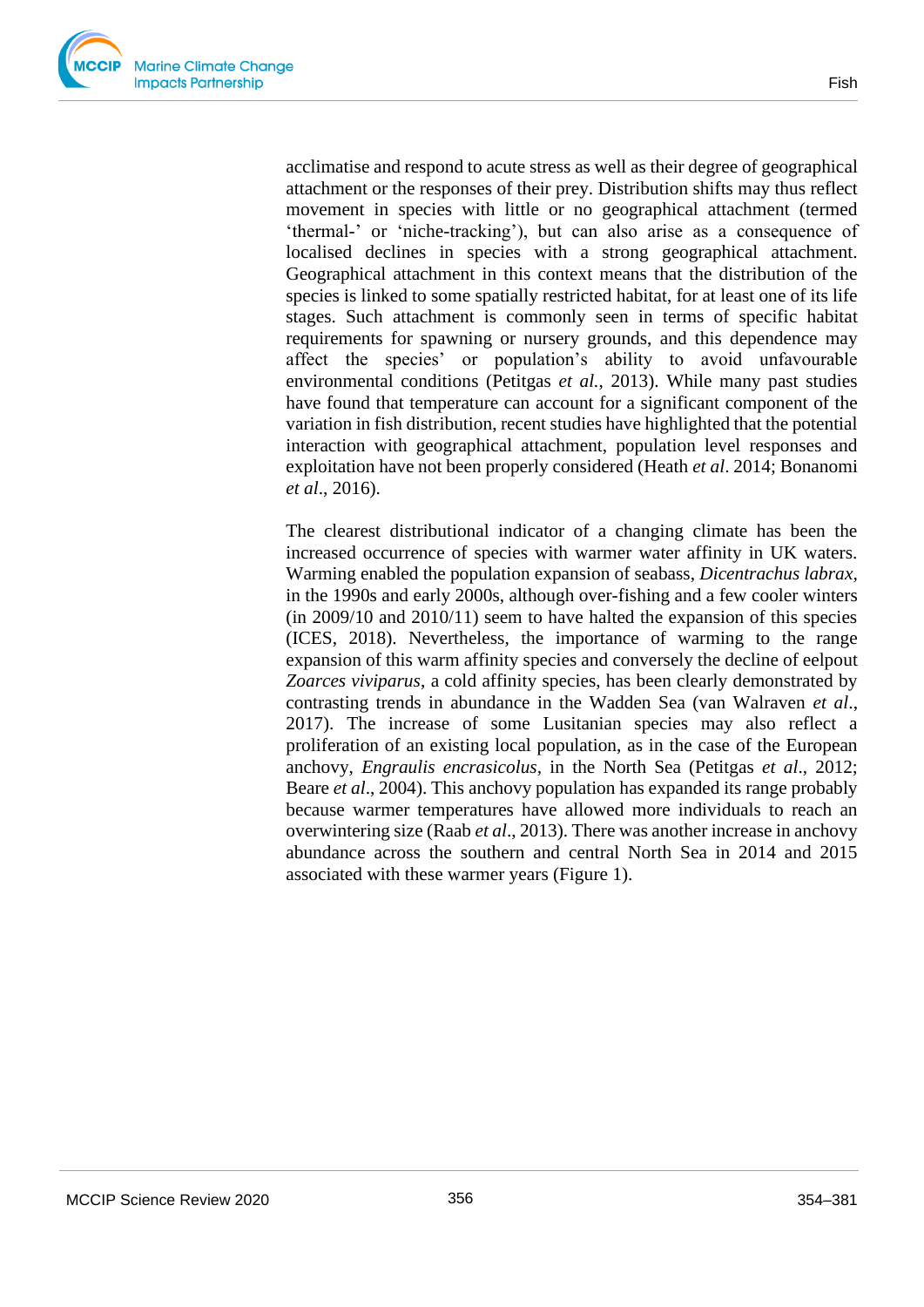



*Figure 1: Occurrence probability of anchovy,* Engraulis encrasicolus *(see inset) in the south, central and northern North Sea from 1970–2016. Redrawn from ICES FishDish 2016 fig.3.1.1. Average annual sea surface temperature from Helgoland Roads (Alfred-Wegener-Institut (AWI), Helmholtz-Zentrum für Polar- und Meeresforschung) is given for comparison (dashed red line).*

The frequency of occasional visitors to UK waters has attracted the most media attention, although the relative contribution of warming to recent sightings is uncertain. Bluefin tuna, *Thunnus thynnus*, have appeared many times in the North Sea during the last century but their abundance has never been particularly high, especially in the later part of the 20th century (Bennema, 2018). However, in recent years, there have been many more sightings of bluefin tuna from around the UK (Bennema, 2018; Faillettaz *et al*. 2019). Distribution modelling suggests that bluefin tuna track changes in water temperature, currents and prey and so their re-appearance is probably linked to the combination of warmer water temperatures, the expanding range of mackerel as well as increasing overall stock size (Dufour *et al*., 2010; Druon *et al*., 2016; ICCAT

https://iccat.int/Documents/SCRS/ExecSum/BFT\_ENG.pdf). A recent study also suggests that ocean circulation linked to the Atlantic Multidecadal Oscillation (AMO) is a key driver of Atlantic bluefin tuna across its oceanic range (Faillettaz *et al*., 2019).

In comparison to species with strong geographical attachment, it has been proposed that the distribution of migratory pelagic species should respond rapidly to temperature change because of the effect on their prey, such as zooplankton, and their thermal niche, although the latter may depend on their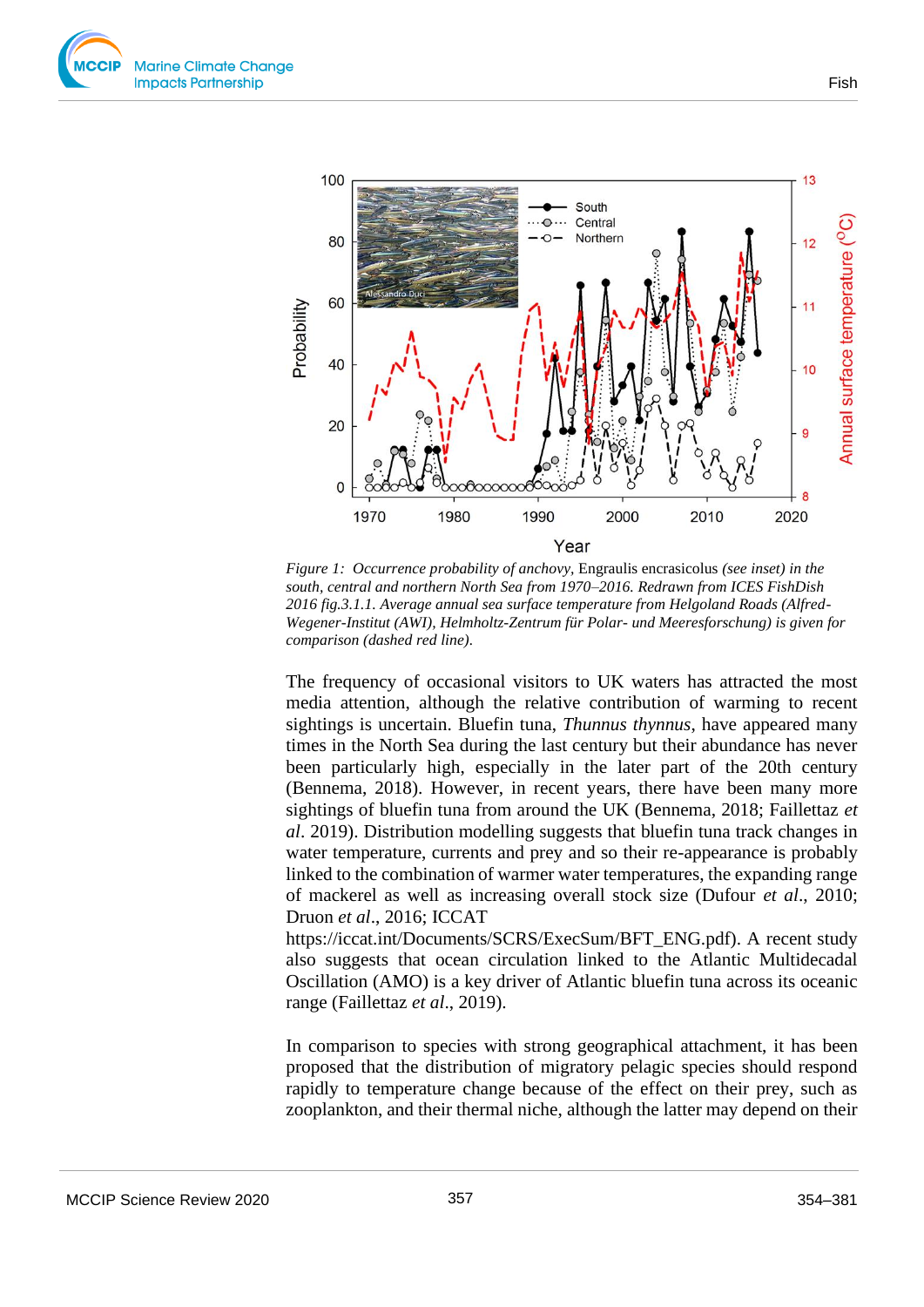physiological tolerance. Montero-Serra *et al*. (2015) examined the occurrence and mean latitude of common planktivorous pelagic species in the North Sea in relation to temperature and the distribution of two important prey species with different climate affinities: *Calanus finmarchicus* that has a cooler water affinity, and *C. helgolandicus* a warmer-water affinity. They found that the occurrence of species with southerly and shelf-edge distributions (European pilchard, *Sardina pilchardus* and European anchovy, *Engraulis encrasicolus*, Atlantic mackerel, *Scomber scombrus* and Atlantic horse mackerel, *Trachurus trachurus*) was positively correlated with sea-surface temperature (SST), but the opposite was found for more-northerly distributed species (Atlantic herring, *Clupea harengus* and European sprat, *Sprattus sprattus*). They also found a positive correlation between sprat occurrence and *C. finmarchicus* abundance, suggesting this cold-water species was important, although this link may be questionable as Lynam *et al*. (2017) found a positive relation between the abundance of sprat and *C. helgolandicus*.

Mackerel distribution has changed extensively in terms of range and extent in the last two decades. Data from egg surveys to the west of the British Isles which have been conducted every three years have been used in several statistical models examining the importance of physical influences on spawning distribution. While a northward expansion in mackerel spawning distribution in response to warming has generally been proposed, recent studies that have also considered depth and geographical attachment suggest that climate is just one of several contributory factors (Hughes *et al*., 2014; Bruge *et al*., 2016). For example, the model of Brunel *et al*. (2018) found that geographical position was more influential than any environmental factor. Their study suggests that the expansion may also have been related to densitydependence as mackerel used areas of lesser habitat suitability in years when the stock size was large (particularly in 1992 and 2010), although there was no consistent density effect.

While able to respond rapidly to temperature over much of their lifecycle, pelagic species may still be constrained by the need to spawn at specific localities that promote the transport of offspring to suitable nursery areas. Atlantic mackerel, horse mackerel and blue whiting all have nursery areas to the west of the UK and Ireland, and seem to adopt a relatively demersal habit during this phase (Heath *et al*., 2012). Similarities in the first year otolith growth pattern between juvenile mackerel along the coast and adults caught during the spawning period, suggest that fish return to spawn at the latitude where they spent their first months of life (Jansen *et al*., 2013), which would explain why Brunel *et al*. (2018) found that geographical position was so influential in their model of spawning distribution. Herring are also constrained by the need to spawn at specific localities as they are demersal spawners, depositing their sticky eggs on coarse sand, gravel, small stones and rock. Röckmann *et al*. (2011) examined the realised habitats of North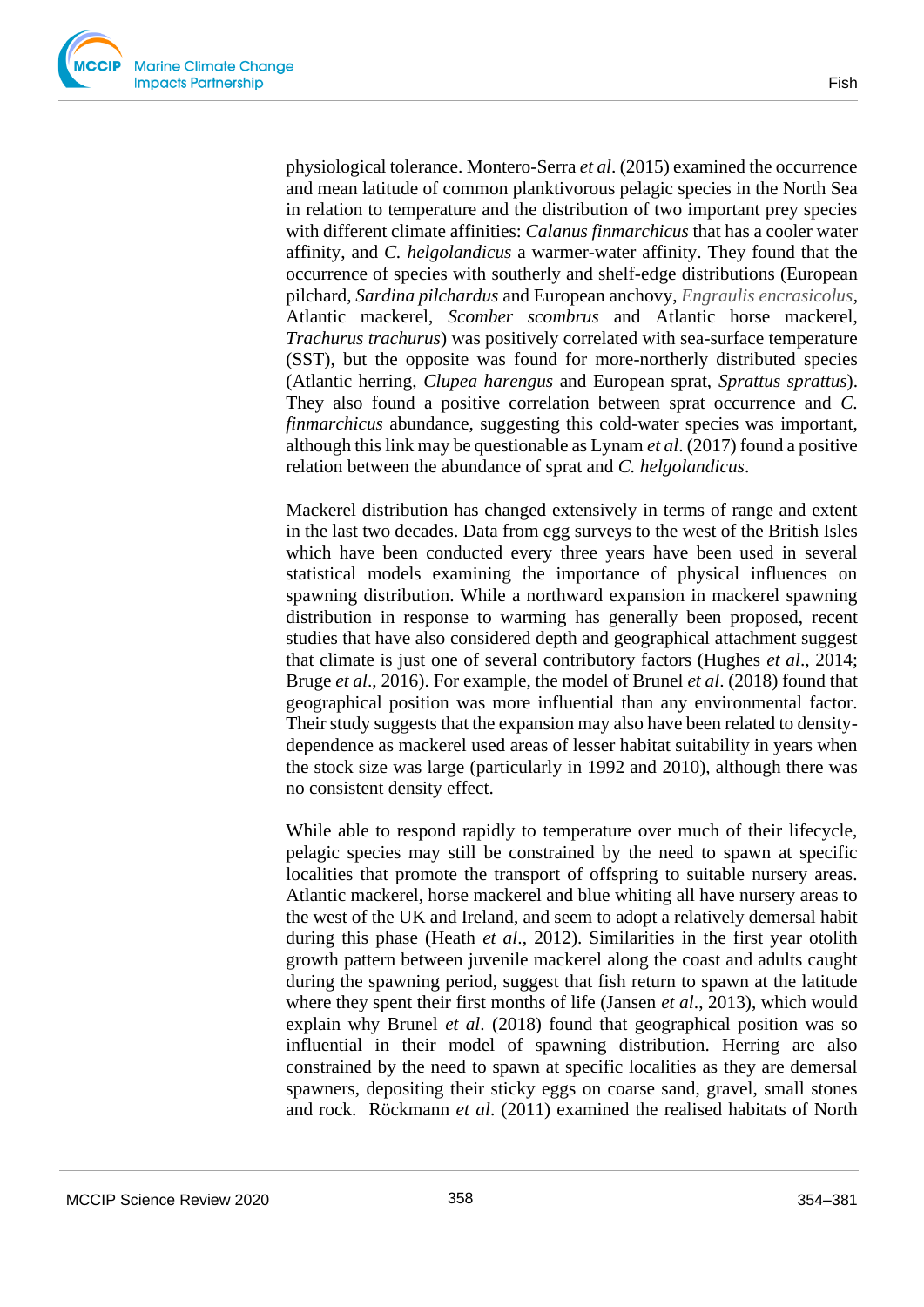

Sea herring for two larval and two juvenile stages over the past 30 years. The realised temperature habitats of the newly hatched larvae did not change over time, but the habitat of juveniles in summer was sometimes associated with higher temperatures. Juveniles aged one year in winter were typically found in cooler waters, a result also reflected in their geographical shift east into shallower water. The results suggest that juveniles could be limited by temperature in the future, but may also track changes in food or predator distribution.

Most demersal species have some type of geographical attachment because of their reliance on habitats for protection and prey resources (food) during at least part of their life-cycle. Close associations with a specific habitat type or high fidelity to specific spawning grounds means that some fish populations are heavily impacted by changes in local environmental conditions. Sandeels (*Ammodytes* spp.) for example, spend much of their life buried in the sediment following a planktonic larval phase, and as a consequence they move very little once settled (Haynes and Robinson, 2011; Gibb *et al.,* 2017; Wright *et al*., 2019). Management advice for the sandeel has thus been based on a sub-North Sea level since 2011, in order to reflect such population structure. Recent declines in some sandeel sub-populations largely appear related to climate, especially in the north-west North Sea, where much of the area is closed to fishing (Regnier *et al*., 2017; Lindegren *et al*., 2018).

In the North Sea, two populations of cod have been identified from genetic differences (Heath *et al*., 2014) and electronic tagging and otolith chemistry studies indicate that their life-stages rarely overlap spatially (Neat *et al*., 2014; Wright *et al*., 2018). Tagging has shown that adult cod experiencing the warmest summer waters in the southern and central North Sea reduce their activity and do not migrate to nearby cooler waters (Neat and Righton, 2007). These fish can experience an average temperature range of 5.5–16.5°C, compared to only 7.0–10.0°C in the north-east North Sea (Righton *et al*., 2010; Neat *et al*., 2014; Figure 2). Hence the widely reported northward shift in the distribution of North Sea cod (Perry *et al*. 2005; Engelhard *et al*., 2014) actually appears to be caused by differences in population growth rates (Holmes *et al*. 2014), rather than a northward movement of individual fish avoiding warming waters. It is also notable that the initial recovery of the North Sea cod stock that began this decade has only occurred in the north (ICES, 2016). The faster rate of decline in the southern cod population during the 1980s–1990s (Holmes *et al.,* 2014) corresponds with a higher and moreintensive fishing effort compared with the north-east (Engelhard *et al*., 2014). This work highlights that current stocks, like North Sea cod, are often not the appropriate unit to understand changes in distribution. Furthermore, as with other recent studies (Engelhard *et al*., 2014; Adams *et al*., 2018), it highlights the importance of considering the spatial distribution of fishing pressure,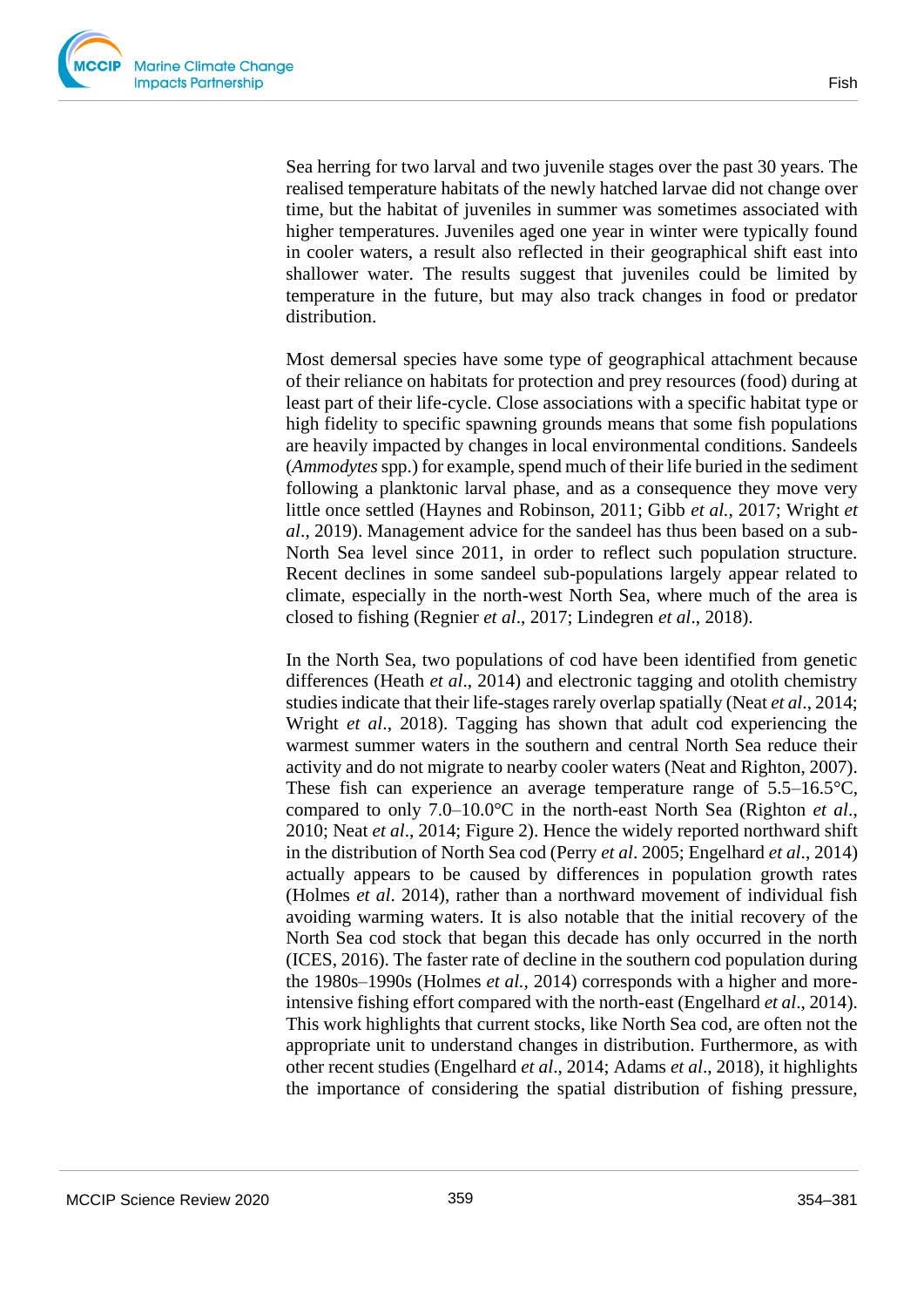

alongside the impact of climate change on populations, in interpreting distributional shifts.

As mentioned above, electronic tagging is starting to provide an understanding of how warming affects habitat use at the level of individual fish (Metcalfe *et al*., 2012). Cod have been shown to avoid important foraging habitat when temperatures exceed 15°C, if cooler, deeper, areas are within a daily movement range (Freitas *et al.*, 2015, 2016). However, when moving to cooler waters would require more-substantial migration, cod have been found to remain in waters up to 19°C (Neat and Righton, 2007), but become less active (Turner *et al.*, 2002). In addition, movement to deeper waters also occurs at lower average temperatures in large cod (Freitas *et al.*, 2015), which may reflect theoretically predicted sized-based limitation on oxygen requirements (Pörtner*,* 2008). These behavioural responses to temperature would indicate that warmer summer and autumn temperatures will lead to reduced growth, and there is observational evidence of this phenomenon from studies of fisheries survey data (Gjosaeter and Danielssen, 2011; Rogers *et al.*, 2011).



*Figure 2 (a) Chart showing sites around the UK where groups of Atlantic cod were tagged with electronic archival tags and released and (b) average monthly temperatures the released cod experienced, as revealed by retrieved tags. (From Neat* et al*., 2014.)* 

There has been a major shift from a dominance of larger, commercially valuable elasmobranch (sharks and ray) species to a prevalence of smaller, more-productive elasmobranch species often of low commercial value in the North Sea (Sguoutti *et al.*, 2016). While these authors found that most declines could be linked to fishing, the starry ray, *Raja radiata*, has a preference for cooler waters and so the recent warming of the southern North Sea may have been a contributing factor to the recent decline at the southern limit of its biogeographical range. Although the decline in spurdog, *Squalus acanthias*, is largely due to the overexploitation of the stock in the 1960s (De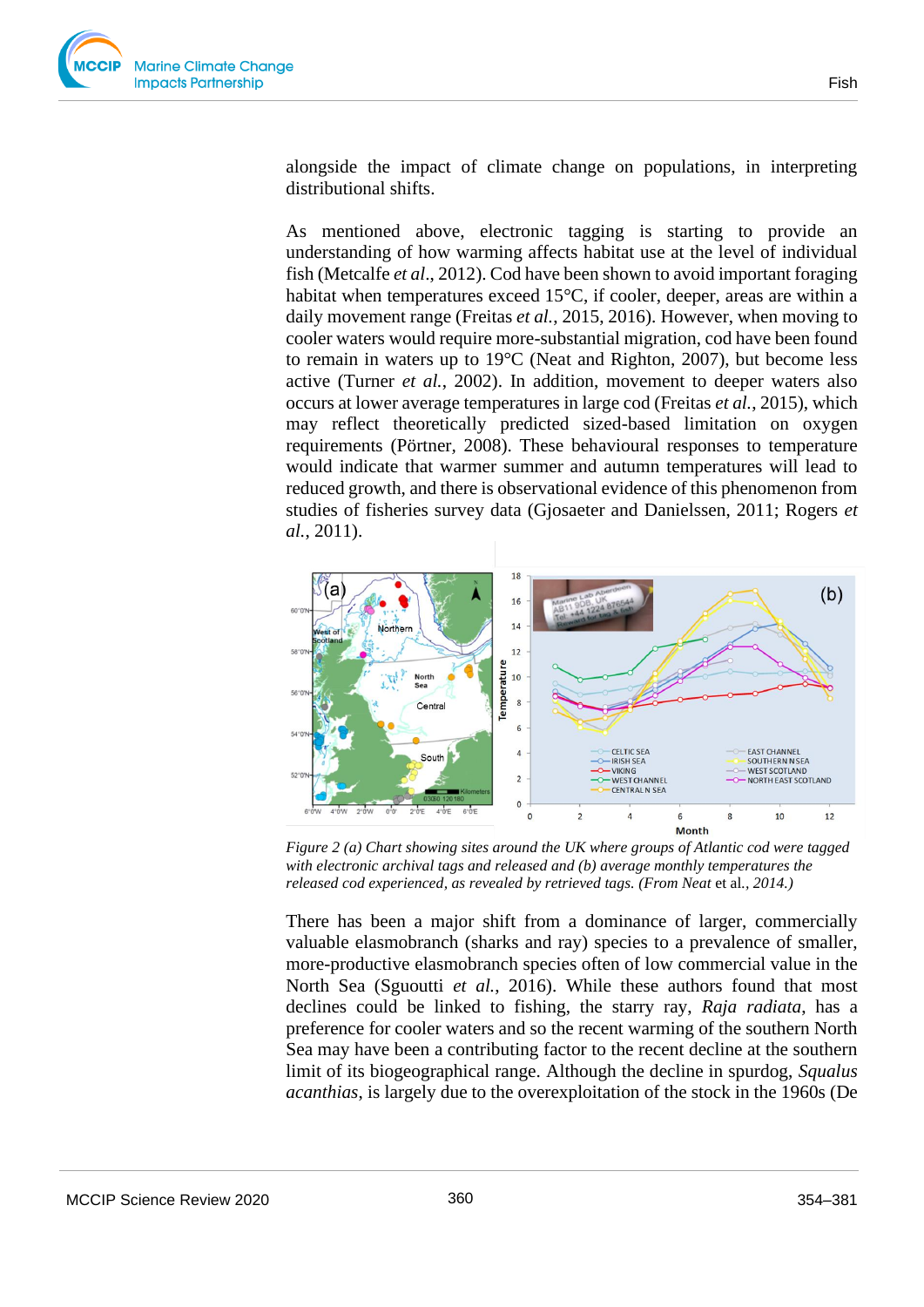Oliveira *et al.*, 2013), there are also potential impacts of climate change as this species was revealed to have a preference for cooler water (Sguoutti *et al.*, 2016).

While most research has focussed on the effect of temperature, oxygen concentration is also a key constraint on fish distribution and is affected by nutrient inputs as well as temperature and, in some areas, storminess (Greenwood *et al.,* 2010). Townhill *et al.* (2017) used a hydrodynamicbiogeochemical model together with fish physiological data, such as laboratory-derived critical thresholds, to hind-cast habitat suitability and project future oxygen limitation in the North Sea. The recent extent of areas with the lowest oxygen levels was smaller than during the 1970s, but oxygen levels were predicted to decrease again in the coming century, although not to the minima of previous decades. In the future, it is anticipated that the eastern side of the North Sea will witness lower oxygen levels and hence could have a temporary impact on fish physiology in late summer, affecting the swimming performance, growth, ingestion and metabolic scope of adult fish.

Studies of single species distribution clearly show that it can be difficult to distinguish between the role of direct impacts of temperature change on an organism's physiology versus other factors that affect movements, for example tracking of prey or dependence on specific habitat. One way in which researchers have tried to capture the overall changes in marine communities in response to warming is through the Community Thermal Index (CTI; Bowler and Böhning-Gaese, 2017). For North Sea demersal fishes captured in the International Bottom Trawl Surveys (IBTS), the CTI has been increasing in recent years suggesting that the community as a whole is shifting towards one more-dominated by warmer-water species. However, interpretation of CTI is complicated where the changes in abundance could be attributable to other non-climate related factors. For the demersal fish an obvious complicating factor is fishing. If species associated with cooler water are more desirable for capture, then fishing pressure could be partly responsible for changes in the CTI. Such bias could arise because coolerpreference species like cod have higher market value. Bowler and Böhning-Gaese (2017) considered this and produced a model that corrected the CTI for fishing desirability traits. When this model was applied to the North Sea IBTS data, the increase in CTI persisted but it was less obvious than using the uncorrected index. This suggests that fishing pressure has to some extent contributed to the observed changes in the fish community of the North Sea.

While there is little published work on temperature effects on deep-sea fish communities, a recent size-based indicator study using Marine Scotland Science survey data from the Rockall Trough was able to exclude temperature as a possible contributor to changes in the fish community as there was no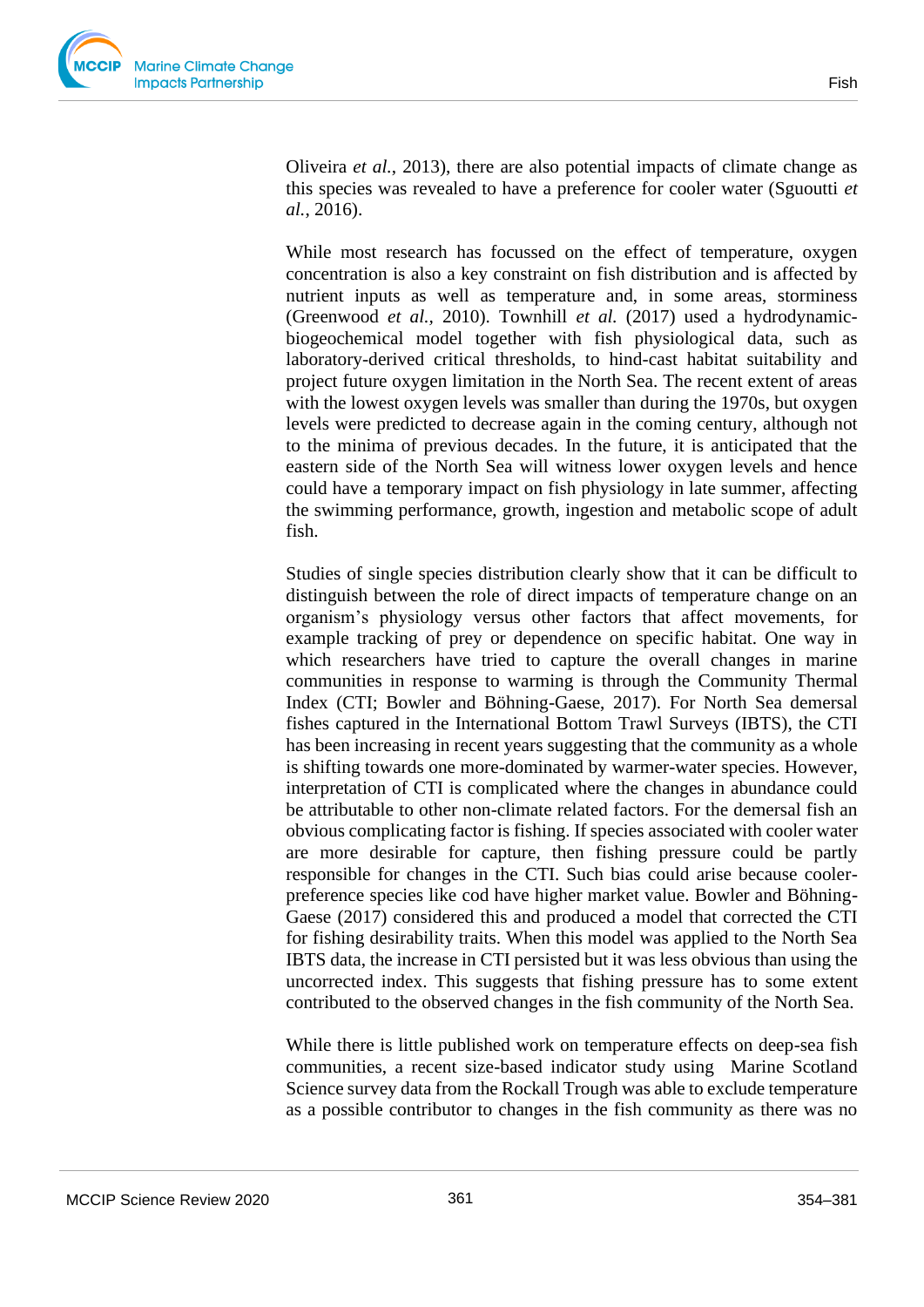

significant change in this factor over the 1998–2013 study period (Mindel *et al*., 2018).

#### **Phenology and the impact on recruitment**

It is widely recognised that the timing of cyclic and seasonal natural phenomena is changing in response to climate change (Beaugrand *et al.,* 2003). Studies of this process (phenology) in fish have found evidence of shifts in the timing of spawning, hatching and migration. Fincham *et al.* (2013) examined the date of peak spawning for seven sole stocks around the UK based on the maturity state of market samples from England and the Netherlands. Four of the seven stocks exhibited a significant long-term trend towards earlier spawning at a rate of 1.5 weeks per decade since 1970. Lacroix *et al.* (2018) then simulated the possible consequence of a future 2°C warming on spawning and the early conditions that sole would experience. As with the Fincham *et al.* (2013) study, they predicted that future warming would lead to earlier spawning and, together with projected wind change, a much greater dispersal distance (+70%) and pelagic larval duration (+22%). Consequently, larval recruitment to nursery grounds was predicted to be affected but with a likely positive impact on recruitment.

Like sole, the rate of gonad development in cod is positively corelated to temperature under experimental conditions, and this relationship can explain the general trend for earlier spawning in warmer-water masses seen across the North Atlantic (Kjesbu *et al.,* 2010; Wright, 2013). Temperatures experienced during gonad development were not found to explain interannual variation in cod spawning time when examined at the whole North Sea scale (Morgan *et al.,* 2013) but a significant negative relationship was found for the northern and central North Sea when only autumn sea-surface temperature was considered (McQueen and Marshall, 2017). Unfortunately, neither study accounted for the depth-related variation in temperature that different North Sea spawning groups experience (Neat *et al.*, 2014; Figure 2) or explained the related spatial differences in spawning onset found in the North Sea (Brander, 1994; Gonzalez-Irusta and Wright, 2016). Winter temperature may also have a direct effect on where cod spawn, as survey analysis and data from electronically tagged cod indicate an avoidance of waters ≥8 °C (Righton *et al.,* 2010; Gonzalez-Irusta and Wright, 2016).

In contrast to sole and cod, warming delays reproductive development in Raitt's sandeel, *Ammodytes marinus*, probably because this species is dependent on their stored energy both to survive the winter buried in sand and to reproduce (Wright *et al.,* 2017a, b). However, while a 3°C difference was observed to have a significant effect on ovarian development under laboratory conditions, a  $1.3^{\circ}$ C annual variation in the field during the same over-winter period was not found to be sufficient to lead to differences in spawning time,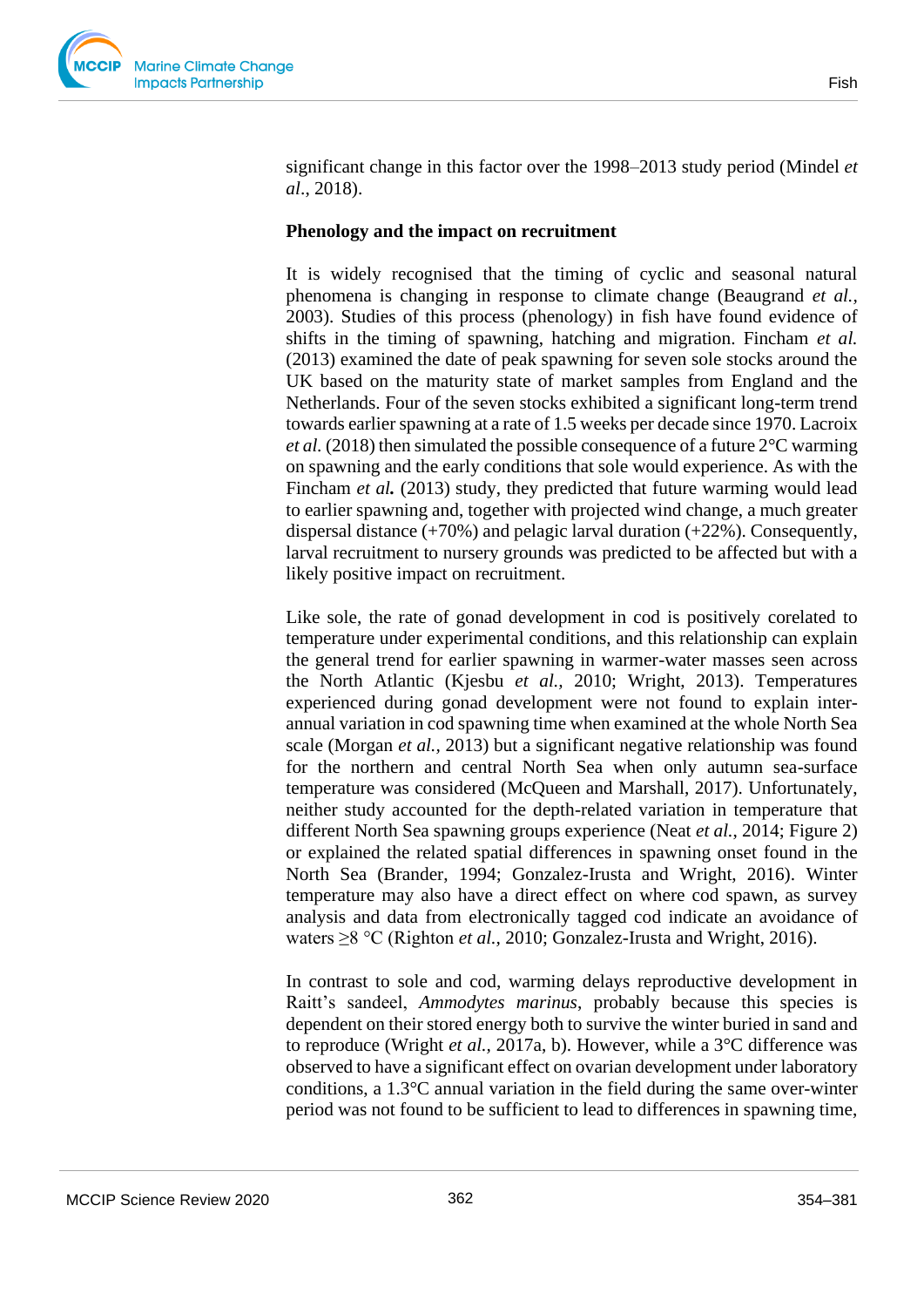although other factors such as a size effect were found to be important (Boulcott *et al.,* 2017).

Our understanding of the role phenology in fish recruitment is still poor despite a century of research. Consequently, many studies have focussed on correlating recruitment time-series derived from fisheries stock assessments with zooplankton abundance and temperature. Further, due to a scarcity of information on the early life-stages of copepods (Pitois and Fox, 2006), most studies have used adult copepod abundance to infer the prey availability to fish larvae, even though these are not the prey items selected by most fish larvae (e.g. Heath and Lough, 2007). Although direct links to recruitment are hard to demonstrate, Capuzzo *et al.* (2018) found that recent declines in recruitment in several commercial fish species corresponded to a decline in small copepod species that in turn could be linked with reduced primary production. Declines in copepod prey have also been associated with low herring larval abundance (Alvarez-Fernandez *et al.,* 2015) and low larval survival of sandeels in the Dogger Bank area (Lindegren *et al.,* 2018). Reduced recruitment has also been related to warmer winters in many Boreal species (Ottersen *et al*., 2013; Péchuchet *et al*., 2014; Lindegren *et al*., 2018), although temperature can sometimes be a poor proxy for the prey resource available to winter hatching fish larvae (Eerkes-Medrano *et al.,* 2017).

While there have been many studies that have correlated temperature and North Sea cod recruitment (O'Brien *et al*., 2001; Nicolas *et al.,* 2014; Akimova *et al*., 2016), the precise mechanisms operating are still not clear. Most attention has focussed on what effects changes in prey fields could have for growth and survival of the larvae. Unfortunately, Individual-Based Model (IBM) simulations have not demonstrated consistent results. For example, Pitois and Fox (2008) could not find a strong impact on the growth of cod larvae from temperature related changes in their planktonic prey, but, using a combination of size-spectra modelling to simulate the prey field and IBMs for larval growth, Huebert *et al.* (2018) found that the growth rate of larval cod could be food-limited in February, around the peak hatch time, and that in-turn was correlated with subsequent recruitment strength. A major problem with validating such studies is the lack of direct observations of the actual prey field which fish larvae experience, and direct evidence of starving cod larvae in the field. There is thus little direct information on the consequences of changes in spawning and hatching time, and how that interplays with changes in zooplankton prey. However, Regnier *et al.* (2017) did demonstrate that year-to-year variation in the match between hatching sandeel larvae and the availability of their prey could explain a large proportion of the variation in year-class strength in the north-west North Sea stock (ICES Sandeel Area 4). Poor synchrony, and hence small year-classes were primarily a function of the late timing of copepod egg production, but were also influenced by inter-annual variations in sandeel hatch date. This finding was consistent with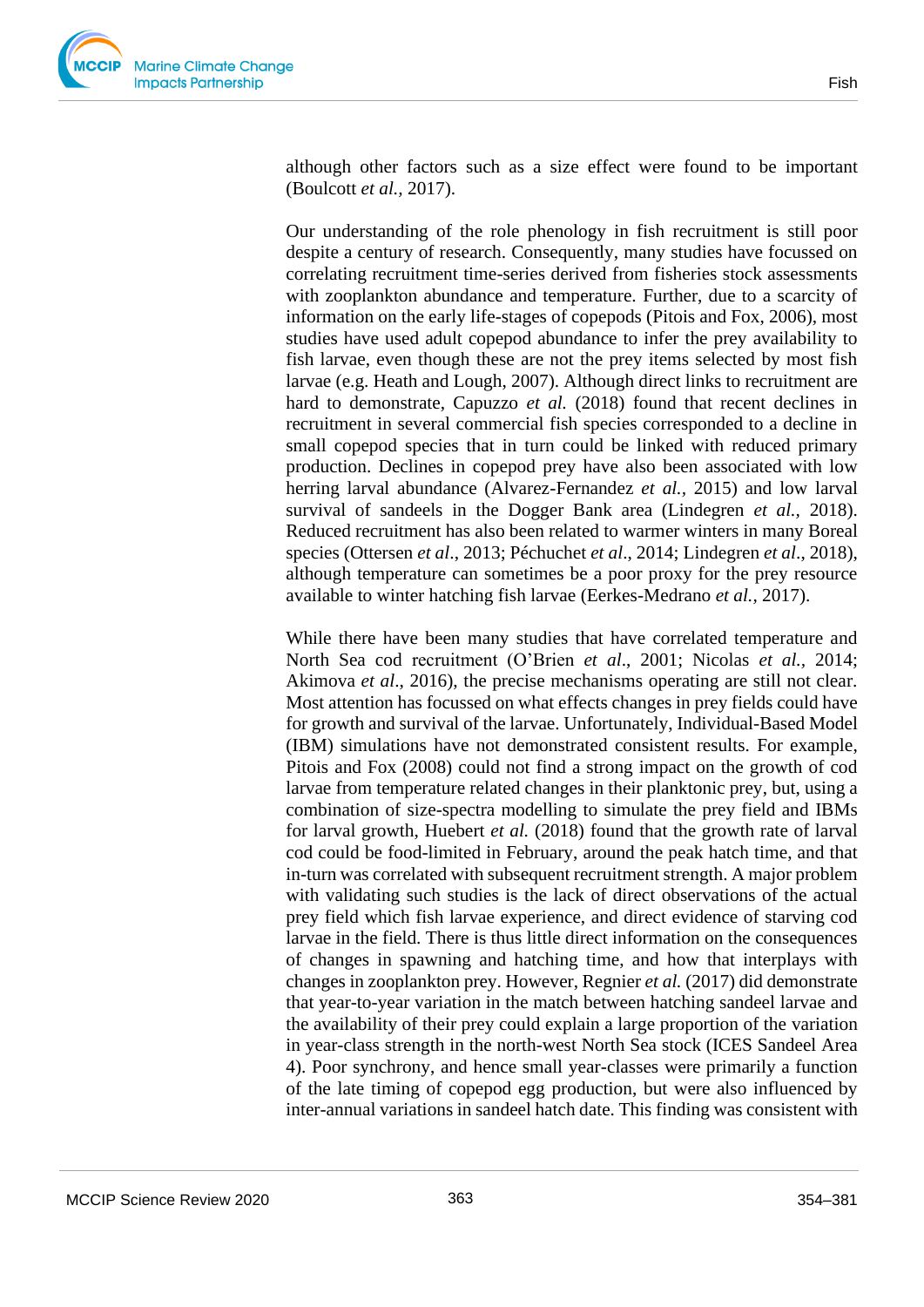Fish

Cushing's (1975, 1990) match-mismatch hypothesis, which has been widely cited as explaining recruitment variation in winter spawning species (Durant, 2007).

Demographic characteristics of fish populations may be important to climate resilience (Vasilakopoulos and Marshall, 2015; Lowerre-Barbierri *et al*., 2017). In some populations of long-lived species, older fish spawn at different times and for longer in comparison with younger adults and this can reduce the potential for mismatch with suitable larval feeding conditions (Wright and Trippel, 2009; Tillotson and Quinn, 2018). High fishing-mortality usually leads to a truncation in the age and size composition of the spawning stock and this has been linked to higher sensitivity to climate fluctuations in some heavily exploited stocks (Ottersen, 2008; Rogers and Dougherty, 2019).

The role of water temperatures on predation rates of organisms feeding on the early life stages of fish is also potentially of great significance, but has received little attention. Species such as sprat and herring undoubtedly consume large amounts of fish eggs and/or larvae (Fox *et al*., 2012), and their feeding rates are likely to change with temperature. Reductions in the abundance of predators on the shallow inter-tidal nursery grounds are one explanation for the exceptional year-classes that have followed several cold winters in North Sea plaice (Nash and Geffen, 2012). However, overall the top-down controls on fish early life stages are not well understood but may well be important in controlling year-class strength.

#### **Warming-induced declines in mean body-size review**

The third widely debated response to climate change is the effect of temperature on body size. Due to oxygen maintenance needs (Pörtner and Knust 2007) and temperature dependent costs of locomotion and digestion (Holt and Jørgensen, 2015), body growth and activity are expected to display a dome-shaped relationship with temperature, with juveniles often having a higher temperature optimum than adults (Ohlberger, 2013). Ectotherms (cold-blooded animals) generally develop faster and mature at smaller body sizes at higher temperatures, leading to smaller maximum body sizes overall. Hence, most fin-fish species reach a larger body size in the northern part of their range. This phenomenon is known as the Temperature–Size Rule (TSR; Atkinson, 1994) and there are several potential explanations for it, although the major focus has been on an observed decrease in oxygen solubility and increased metabolic costs at warmer temperatures limiting oxygen supply to larger fish (Pörtner and and Farrell, 2008; Forster and Hirst, 2012; Audzijonyte, 2019).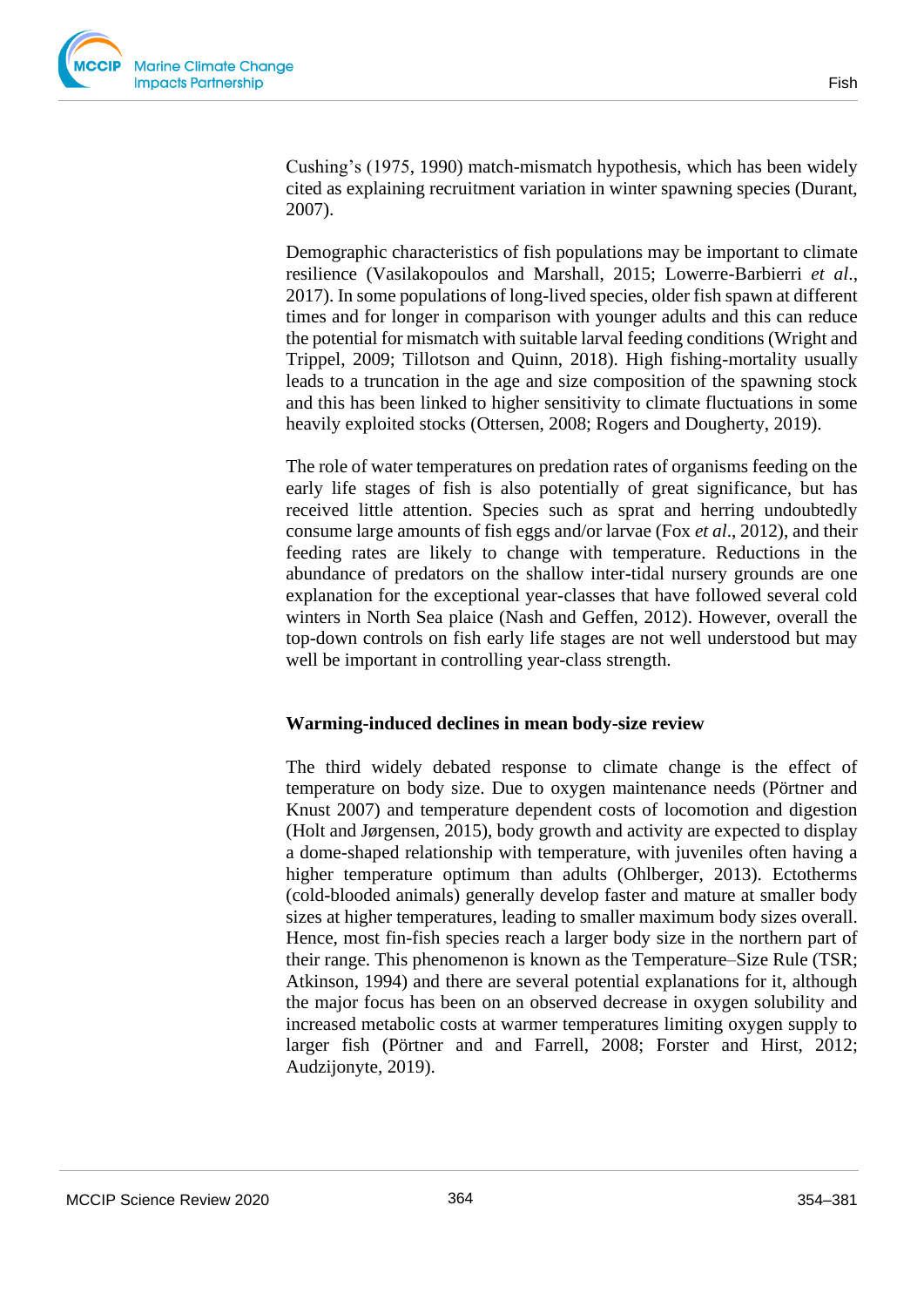Cheung *et al*. (2013) modelled the integrated biological responses of over 600 species of marine fishes due to changes in distribution, abundance and body size. Their dynamic bioclimate envelope model had an explicit representation of ecophysiology, dispersal, distribution and population dynamics and simulated changes in relation to projected annual average temperature, currents, salinity, oxygen concentration and sea-ice concentration. The authors predicted that assemblage-averaged maximum body weight would shrink by 14–24% globally from 2000 to 2050 under a high-emission scenario, with about half of this shrinkage due to a change in physiology linked to oxygen limitation. Consistent with expectations from this model by Cheung *et al*. (2013), Baudron *et al*. (2014) found a reduction in asymptotic body size in six out of eight commercial fish species examined from the North Sea over a 40-year period during which water temperature increased by 1– 2°C. The range in estimates of shrinkage was from 1 to 29%, with an average decline of 16%.

Mechanisms underlying the TSR phenomenon are still intensely debated as it is very difficult to disentangle the possible causes with available data (Angilletta *et al*., 2004; Atkinson *et al*., 2006; Audzijonyte *et al*., 2019). Even the concept of oxygen limitation as a determinant of body size has been questioned, as many physiologists think that oxygen uptake reflects oxygen demand in fish rather than the other way around (Lefevre *et al*., 2017, 2018; Jutfeld *et al*., 2018). Adult body size is also influenced by the age when fish begin allocating energy into reproduction (Audzijonyte *et al.*, 2016). A shift to earlier reproductive investment may have affected asymptotic body size in the study by Baudron *et al.* (2014), as four of the six North Sea species had similar time trends towards earlier and smaller size at maturity which could not be explained by temperature alone (Grift *et al*. 2003; Marty *et al*., 2014; Wright *et al*., 2011; Wright *et al*., 2014; van Walraven *et al*., 2010; Mollet *et al*., 2007). These frequently observed declines in maturity-at-size and maturity-at-age also often correlate with high levels of historical fishing pressure, which may have driven an evolutionary response by fisheriesinduced selection (Devine *et al*., 2012; Audzijonyte *et al*., 2013). Brander *et al*. (2016) also noted that half of the decline in asymptotic size in the Baudron *et al*. (2014) study took place prior to 1988, during a period when temperature declined, suggesting that other factors were also at work.

Changes in temperature may advance maturation independent of body growth, resulting in small adult body size due to earlier energy allocation to reproduction (Audzijonyte *et al*., 2016). Experiments have shown that temperature can directly promote earlier reproductive investment through an effect on gonad development rate (Dhillon and Fox 2004; Tobin and Wright, 2011). However, accounting for such a temperature-dependent maturation threshold in haddock, *Melanogrammus aeglefinus*, did not explain the observed increase in proportion maturing over time, although did explain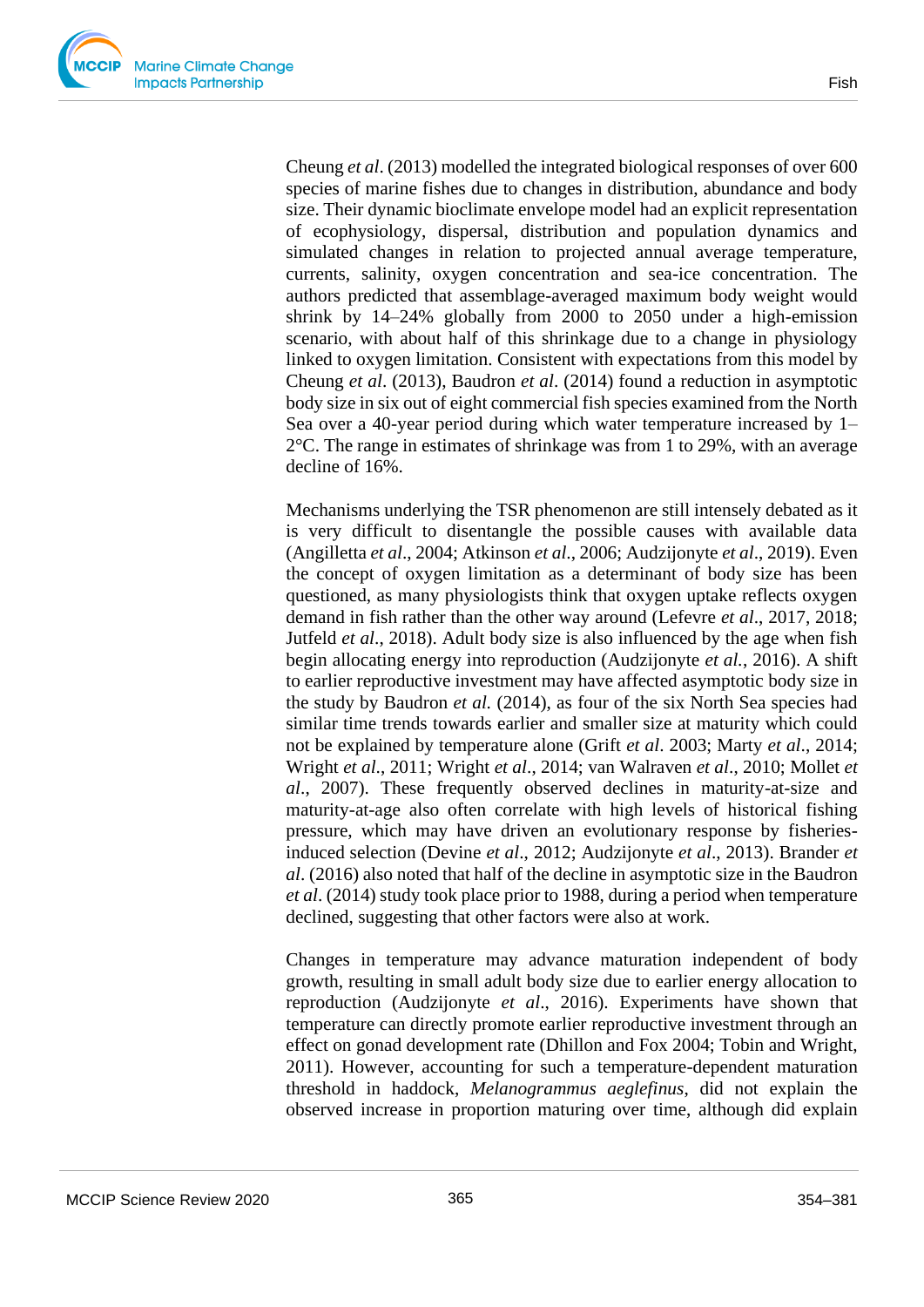

some of the inter-annual fluctuations (Wright *et al*., 2014). While no one type of response appears to explain the observed declining trends in body size, earlier energy allocation into reproduction due to a combination of direct temperature effects, and evolutionary responses to elevated adult mortality from temperatures or fishing, together with the susceptibility of large fish to decreased oxygen supply in warming waters can all be expected to be involved (Audzijonyte *et al.*, 2016).

In addition to changes in size at the individual level, the average size of the fish community appears to be declining due to the increasing number of Lusitanian species, which tend to be smaller and have shorter life spans (Montero-Serra *et al*., 2015 van Walraven *et al*., 2017). Queirós *et al.* (2018) reported that the species that have the largest effect on the Marine Strategy Framework Directive (MSFD) Large Fish Indicator (LFI) are all Boreal and likely to be adversely affected by warming waters, while the abundance of smaller Lusitanian species is likely to continue to increase. Marshall *et al*. (2016) also found regional differences in the LFI within the North Sea, with the central North Sea witnessing the greatest decrease whereas the Norwegian trench showed the greatest increase. While the decrease in LFI in the central North Sea appeared to be related to fishing, consistent with the purpose of this indicator, the increase in LFI in the Norwegian trench was linked to warming. Consequently, climate change may affect targets used to infer 'good environmental status' that are assumed to be indicative of more immediate anthropogenic pressure, and the current reporting areas (e.g. Greater North Sea) may be too large to disentangle the contributions of fishing and climate.

#### **Effects of ocean acidification**

Oceans absorb  $CO<sub>2</sub>$ , removing  $25-30%$  of the emissions added to the atmosphere, but this is increasing the concentration of hydrogen ions in seawater, as dissolved CO2 produces carbonic acid (Williamson *et al*., 2017). This effect is termed 'Ocean Acidification' (OA). Alongside the acidification is a reduction in carbonate ions that is linked to the saturation state. The saturation state for a mineral in seawater is a measure of the potential for the mineral to form or to dissolve. If the saturation state is reduced, as under OA, then carbonate ions are more likely to dissolve. Data on seawater chemistry from ICES for the North Sea for the period 1984–2014 suggests that pH values have declined relatively rapidly compared to the surface Atlantic as a whole (Williamson *et al*., 2017). Future pH and aragonite saturation state for the North Western European Shelf has been modelled within the Regional Ocean Acidification Modelling project forced with data from the IPCC AR5 RCP 8.5 (see Ostle *et al.*, 2016). The model suggests a clear decrease in both pH and aragonite saturation state, with areas around the south coast of Norway showing the strongest decrease. Surface waters will start to become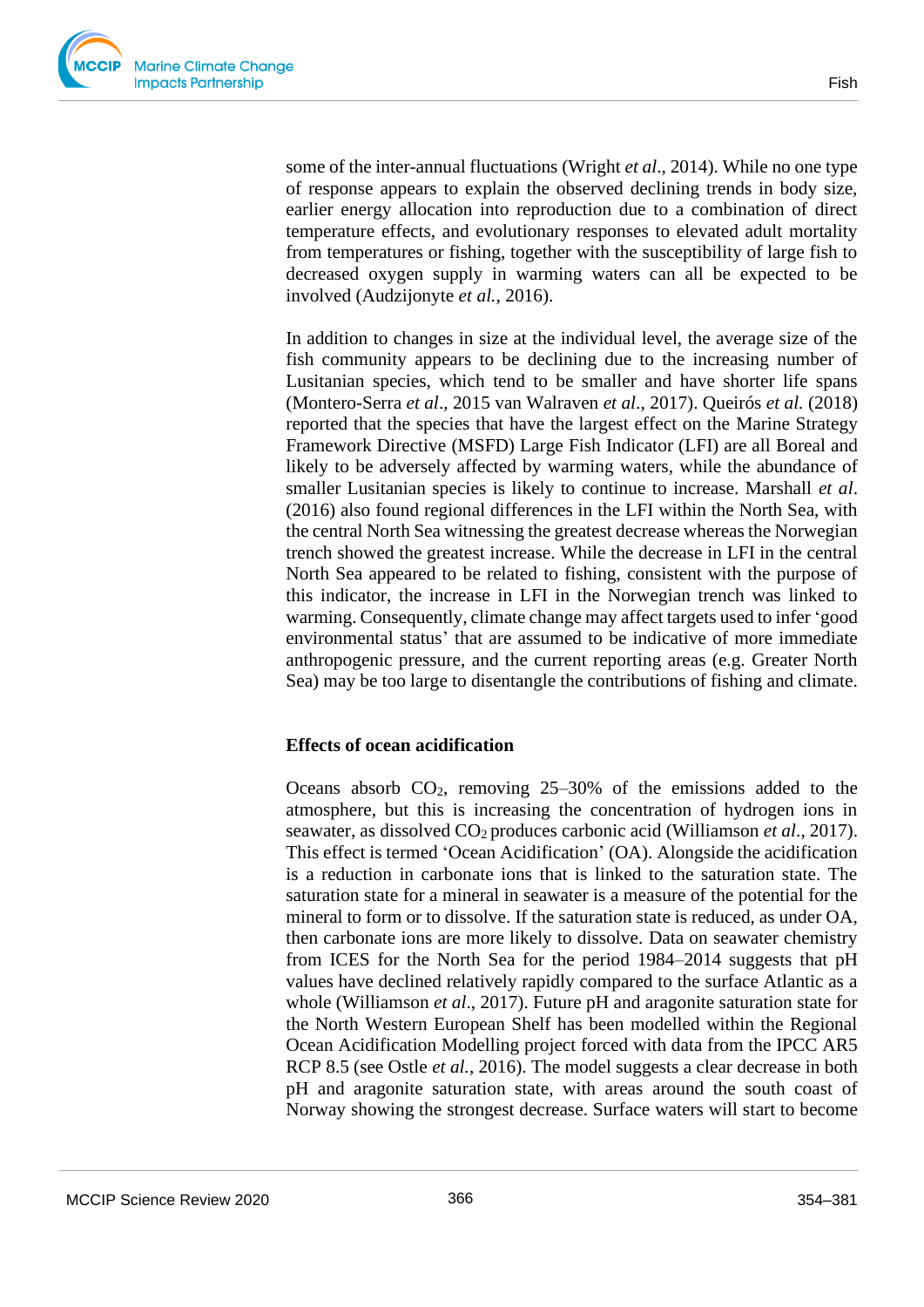under saturated gradually from around 2030, and more rapidly from 2080. By the end of the century, the model estimates that an area of surface water of approximately  $300,000 \text{ km}^2$  could become undersaturated with respect to aragonite.

Unlike organisms with external hard structures, such as shellfish, the internal chemistry of fin-fish is to some extent buffered and under homeostatic control. Thus, although the concentration of  $CO<sub>2</sub>$  in the surrounding seawater positively influences  $CO<sub>2</sub>$  diffusion into the bloodstream of marine fin-fish, this is generally compensated within a few hours to days. However, such compensation may increase the energy required for acid–base regulation. There could also be chronic impacts on cellular metabolism (Strobel *et al*., 2013), metabolic rate (Michaelidis *et al*., 2007, Enzor *et al*., 2013), and respiratory performance (Couturier *et al*., 2013) although the mechanisms are not yet fully understood (Browman, 2016). In addition, behaviour and sensory systems of fish can be impacted by elevated  $CO<sub>2</sub>$  levels, including impaired olfactory, visual and hearing abilities (Jutfelt and Hedgärde, 2013), although this is not seen in all species at projected future pH (Jutfelt and Hedgärde, 2015). In sharks, warming combined with acidification can impair growth and hunting behaviour (Pistevos *et al.*, 2015). Consequently, ocean acidification is expected to act synergistically with warming, leading to a narrowing of thermal survival windows of marine fish across different life stages (Pörtner and Peck, 2010).

Experiments suggest variable responses between fish species to ocean acidification, but the early life stages will probably be more vulnerable because they lack the fully developed capacities for acid-base regulation of juvenile and adult fish. For example, subjecting cod larvae to an end-ofcentury  $CO<sub>2</sub>$  concentration, predicted under the IPCC RCP 8.5 scenario  $(\sim 1100 \mu$  uatm), resulted in a doubling of daily mortality rates in the first 25 days post hatching compared to present-day  $CO<sub>2</sub>$  concentrations (Stiansny *et al.*, 2016). However, CO<sub>2</sub> effects on European seabass (Pope *et al.*, 2014) and herring (Sswat *et al*., 2018) were less marked and appeared negligible compared to the direct effects of temperature increase.

#### **2. WHAT COULD HAPPEN IN THE FUTURE?**

There has been a marked increase in research using both empirical (statistical) and mechanistic models to examine the impacts of climate change on marine fin-fish since 2013, employing four broad categories of modelling approach; statistical species distribution models, physiology-based biophysical models, food web models, and end-to-end models (Peck *et al*., 2018). Predictions from any one approach are subject to uncertainty, including the many detailed aspects of species' ecological and physiological constraints that are still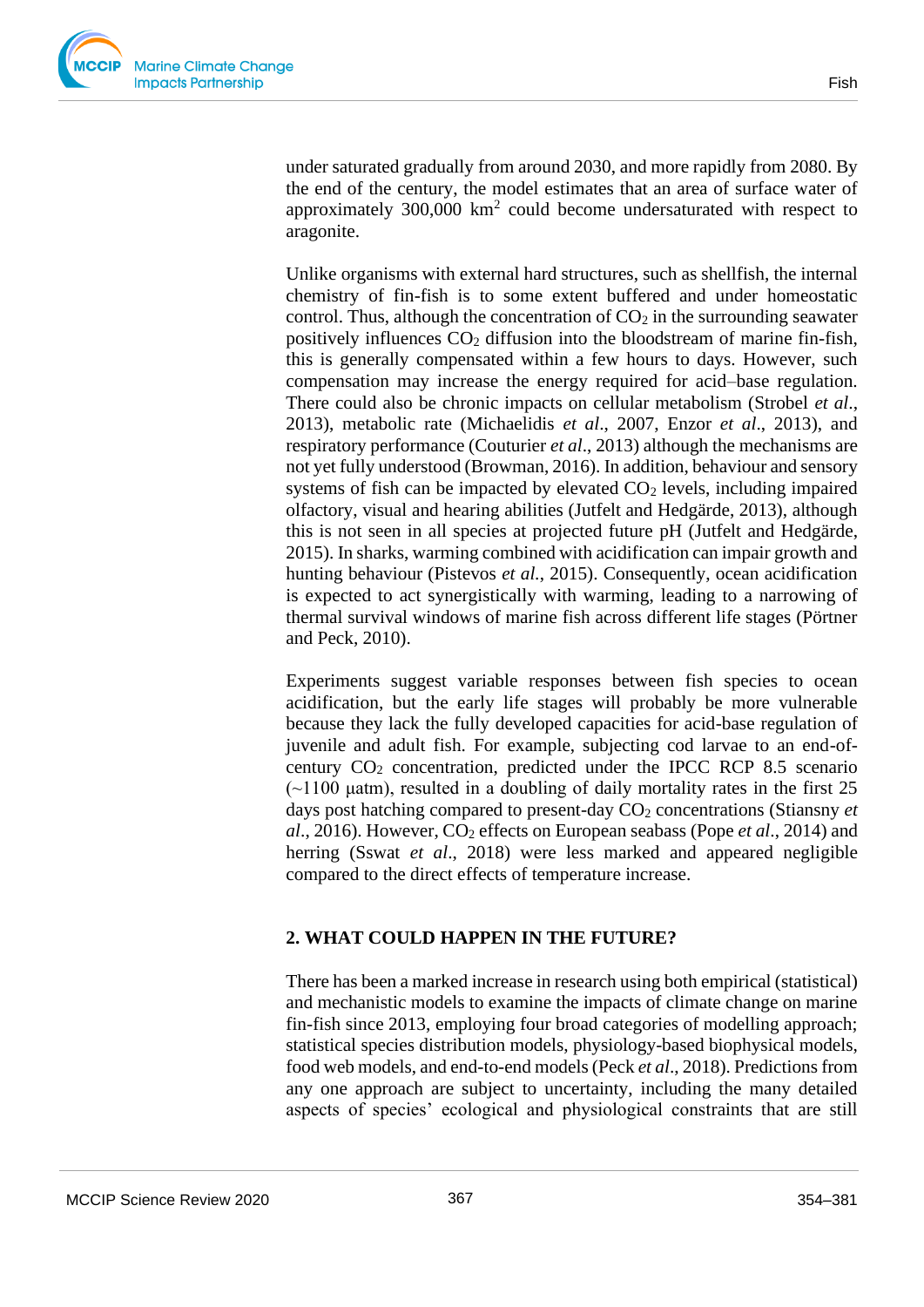largely unknown (Rijnsdorp *et al*., 2009). However, confidence in projections of changes in fish distribution and productivity can be increased by using an ensemble of these models, that yield more-robust conclusions overall.

Although statistical (correlative) approaches based on historical baselines may break down as the environment moves into a previously unseen condition (Payne *et al*., 2015), they can be readily applied across a large number of species at a range of spatial scales and are probably reasonably reliable in the short- to medium-term. An important recent North Sea example comes from Rutterford *et al*. (2015). The study used Generalised Additive Models (GAMs) to model fish distribution in relation to physical factors (depth, temperature, salinity, fishing pressure), in order to explain past trends in commercial fish distribution and then, with recent climate model outputs, to predict the future distribution over the next three decades. The thermal experience was predicted to change for a number of a shallow-water species in the southern North Sea such as Common dab (*Limanda limanda*), leading to increasingly sub-optimal habitat. While the predicted annual mean surface temperature rise of  $2.9^{\circ}\text{C} \pm 0.8^{\circ}\text{C}$  over the next 80 years across the north-west European shelf (see Tinker *et al.,* 2015, 2016) will still be within observed thermal limits for most commercial species examined in the study, competition among species is likely to increase as temperatures rise towards the thermal preference of warmer-water species using the same habitats, and hence such models predict a reshuffling of the fish assemblage. Rutterford *et al.* (2015) suggested that the availability of suitable habitat could become a major constraint on the distribution of some of major commercial species around the British Isles. Similar statistical distribution models (e.g. Jones *et al*., 2013; Lenoir *et al*., 2011) also indicate a future contraction in suitable habitat but the degree of confidence in such projections was considered quite low by the ICES Working Group on Fish Distribution Shifts (WKFISHDISH) in November 2016. The main reason for this was an apparent lack of strong evidence for particular drivers of distributional change, such as warming and the limited understanding of the interplay between different drivers. Nevertheless, the number of long-term projections for fish distribution and productivity around the British Isles has steadily increased and, in addition, the first generation of short-term marine fish distribution forecasts has started to emerge that are built upon accurate physical forecasts for seasonal (3 months) to decadal (5–10 years) time spans (Payne *et al*., 2017).

Incorporating physiology into spatial models of habitat characteristics is starting to provide a mechanistic, cause-and-effect understanding of observed changes in productivity and distribution of organisms such as fishes (Pörtner and Peck, 2010). Sophisticated mechanistic models that incorporate bioenergetics and evolutionary constraints have been developed for a few well-studied species such as north-east Arctic cod (Holt and Jørgensen, 2015) but usually for only part of the life-history. Developing full life-cycle models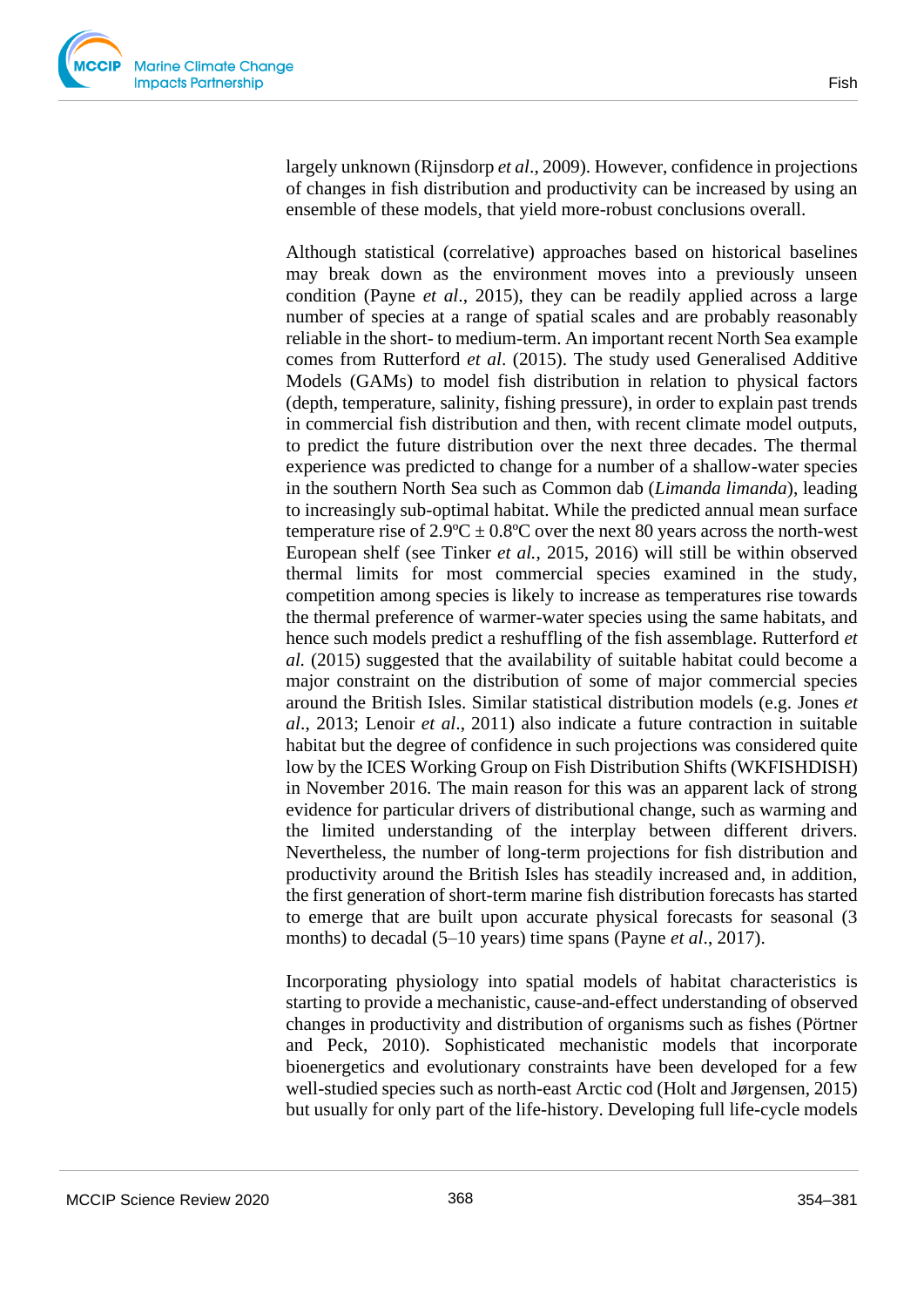is important as climate processes may affect each life stage differently. Rochette *et al*. (2013) developed such a model for sole (*Solea solea*) in the eastern English Channel which took account of spatially separated habitats, a population model for adults, a drift model for eggs and larvae and a juvenile habitat suitability model. This enabled the authors to consider the various interacting pressures including fisheries-induced changes in adult age composition and the consequences for coastal habitat degradation, but so far this has not been used to project climate-induced changes in population dynamics. Beraud *et al.* (2017) developed an IBM to investigate the factors affecting seabass settlement on nursery grounds around the southern British Isles and French coast. Seabass populations are known to be heavily influenced by seawater temperature and the geographic extent of spawning is thought to be bounded by the  $9^{\circ}$ C isotherm, but can expand both as the season progresses and in warmer years. The IBM developed by Beraud *et al.* (2017) attempted to track egg and larval development. The aim was to simulate pelagic migration from spawning ground to nursery area, by defining growth and behaviour that was dependent on the physical environment. The IBM was coupled with a three-dimensional hydrodynamic model to derive current vectors and water temperatures for the particle tracking model. The IBM successfully predicted inter-annual differences in settlement, regardless of larval behaviour. Dispersal was driven mainly by the influence of wind on residual currents and water temperature, with warmer temperatures reducing the duration of the pelagic phase and stronger current increasing the potential to drift further. Progeny spawned in the central western English Channel settled in both England and France, with movement from the central to the eastern English Channel occurring only in warm years. As both temperature and sea circulation will be affected by climate change, the supply of larvae to nursery areas may change, as predicted for North Sea sole (Lacroix *et al*., 2018).

Most models have focussed on single species but the trophic interactions among species are likely to be a major factor in determining which species expand or decline. It is possible to include thermal preferences into food web models, although this is based on simple relationships between temperature and performance. Serpetti *et al.* (2017) used an integrated ecosystem model (Ecopath with Ecosim) that included fishing and the impact of rising temperatures, to assess the cumulative effect of future climate change and sustainable levels of fishing pressure on the commercial fish community off the Scottish west coast (ICES Division VIa). Rising temperature was predicted to cause declines in species with a narrow temperature tolerance, such as cod, herring and haddock, while thermally tolerant species were not affected. The positive effect of a higher optimum temperature for whiting, *Merlangius merlangus*, in parallel with declines of its predators such as cod and grey seals, resulted in a strong increase by 2030 under rising temperature scenarios, with the rate of whiting increase from 2030 until the end of the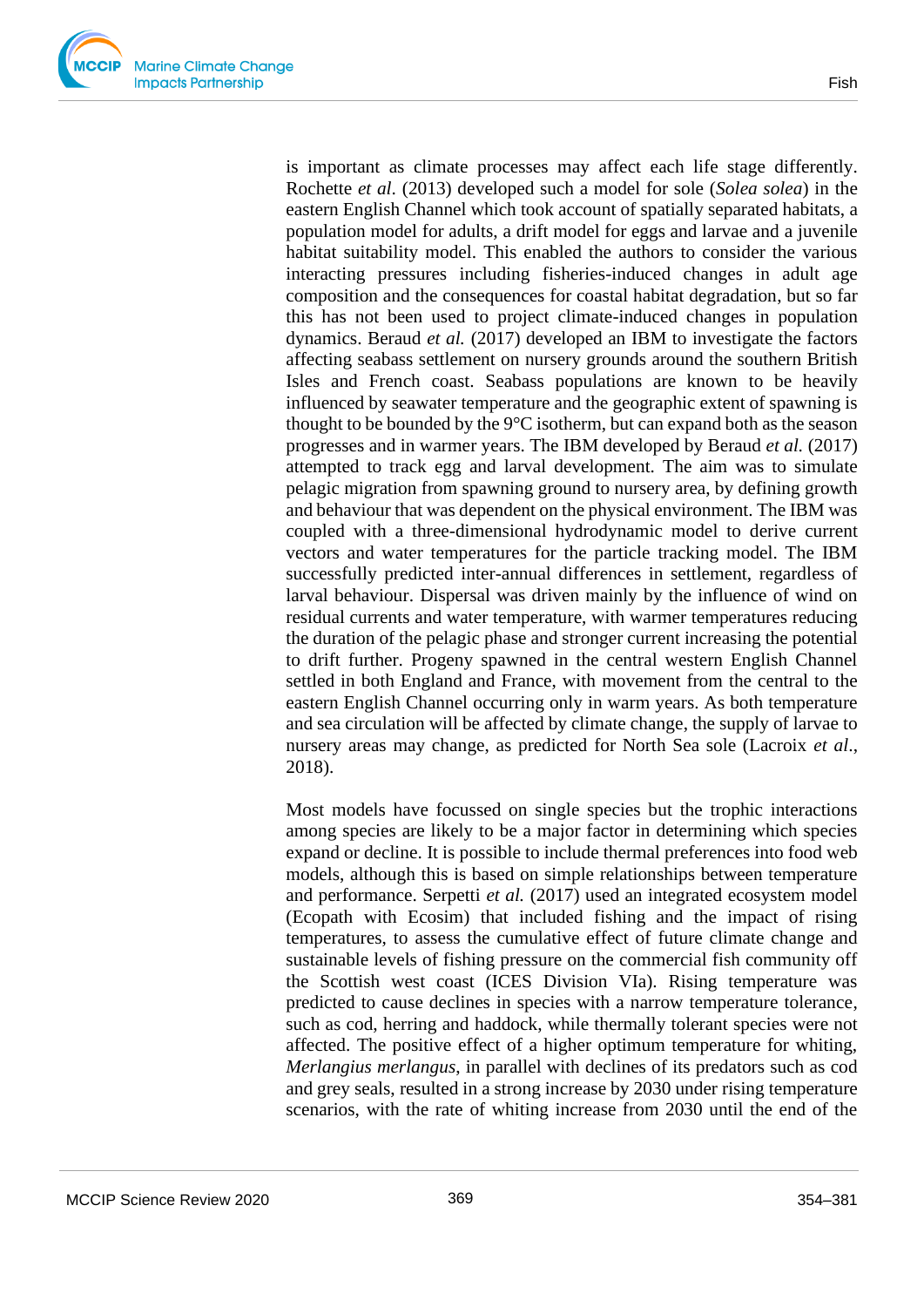

century matching the trend in temperature. Consequently, this study predicted that there might be an increase in the contribution of whiting to the demersal fish community on the west of Scotland. However, such approaches have not, to date, factored in possible complications, such as changes in the plankton food web or interactions between increasing temperature and ocean acidification. The results of such models are thus best thought of as projections of 'possible futures' rather than 'predictions' of what will happen.

The most-complex models available attempt to represent all trophic levels, from phytoplankton to top predators, with their physical environment (hydrography, biogeochemistry) and include the dynamics of human pressures affecting marine systems. These 'end-to-end. models attempt to tackle the interacting processes and feedback of critical importance to marine systems (Fulton *et al*., 2011) but their complexity does make them unwieldy. 'End-to-end' models are thus often used for strategic explorations ('what if') rather than tactical ('how now') decision making (Peck *et al.*, 2018). Such models are being developed for the seas around the UK and could be critical in assessing the ecological and economic trade-offs of different management strategies. Lately, the implementation of the ATLANTIS ecosystem model has been conducted in the English Channel (Girardin *et al.,* 2018), Nordic and Barents seas (Nielsen *et al.,* 2018), as well as the North Sea (EU-FP7- VECTORS, http://www.marine-vectors.eu/). Using this model, Griffith *et al.* (2012) explored the interaction effects of fishing, ocean warming, and ocean acidification on 60 functional groups of species in the south-eastern Australian marine ecosystem. While they found that ocean acidification had a negative effect on total biomass, fishing and ocean warming together with ocean acidification had an additive effect on biomass.

Experimental observations have begun to be integrated into models in order to project the combined effects of ocean warming and acidification. For example, Koenigstein *et al.* (2017) used experimental results concerning temperature and CO<sup>2</sup> effects on egg fertilization, egg and larval survival and development times, together with different prey availability scenarios to predict possible changes in the Barents Sea cod stock. The model showed severe reductions in average age of recruitment of young under one year of Barents Sea cod under projected warming and acidification toward the middle to end of this century, unless fish were able to adapt. This is despite the fact that recent warming seems to have favoured this stock, illustrating that it cannot be assumed that short- to medium-term benefits of warming will persist. Similarly, Fernandes *et al*. (2017) made use of available observational, experimental, and modelling approaches to quantify potential impacts of OA and warming on future fisheries catches, as well as revenues and employment in the UK fishing industry. Across all scenarios, bivalve species were suggested to be more affected than fin-fish species. Moreover, effects of OA may be partially mitigated through trans-generation effects as,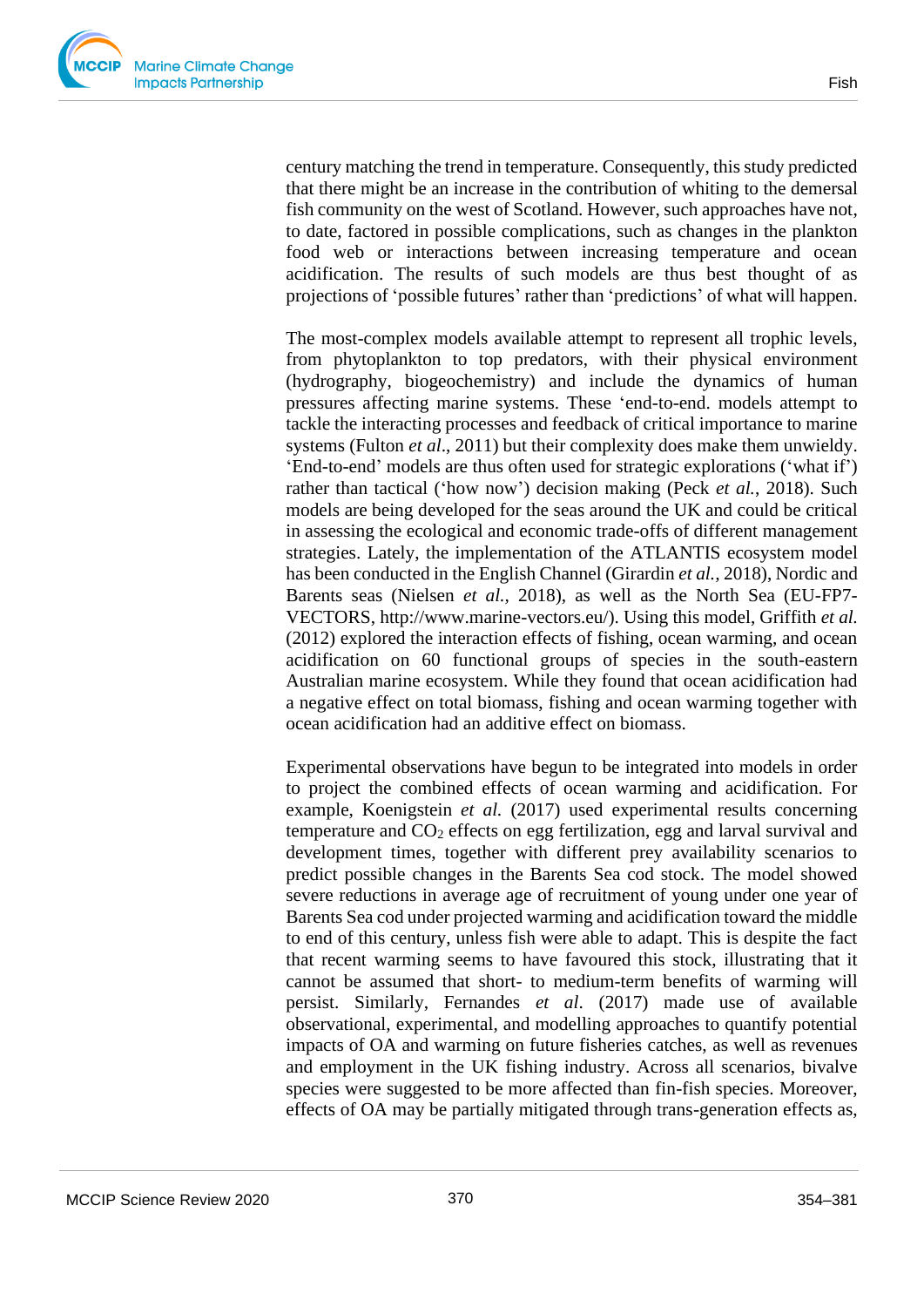in cod, the offspring of parents maintained at high  $CO<sub>2</sub>$  typically do better in high CO<sup>2</sup> conditions, at least when food is abundant (Stiansy *et al*., 2018).

The largest impacts of OA on fish may not be direct, but rather may arise due to changes in other trophic levels. Calcifying phytoplankton are an important prey for copepods, which in turn are a key prey of both young and plantivorous fish species. Unfortunately, however, there is considerable uncertainty about the magnitude of these effects, but complex secondary impacts of OA through marine food-webs are possible (Hildebrandt *et al*., 2016).

#### **3. CONFIDENCE ASSESSMENT**

The amount of information on climate impacts on fish has grown substantially since the previous 2013 MCCIP fish review (Simpson *et al*., 2013). There is generally a high level of agreement between studies about changes in composition and size of fish communities, with a range expansion and population growth of Lusitanian species within UK waters. Concurrently, there has been a decrease in the habitat extent and quality for many Boreal species. However, the contribution of climate to some well-reported distributional shifts, including that of Atlantic mackerel and cod in the North Sea, has been questioned based on an increased understanding of their biology. There is high agreement that plankton communities have undergone substantial changes, and this appears to be reflected in the high frequency of poor year-classes in many Boreal fish stocks. There is only a medium level of evidence, with more work needed on links between fish larvae and their prey, on links between mean size and temperature and direct and indirect effects of ocean acidification on fin-fish populations. Most of the evidence linking fish recruitment with timing and abundance of prey remains correlative. There are important gaps in available observational time-series for the smaller plankton that are the main prey for fish larvae that make addressing this question difficult. Consequently, the overall assessment has changed from the 2013 report card in that the amount of evidence that climate change is affecting fish is now high, whilst the level of agreement is now medium because we are now more aware of a number of additional complicating factors.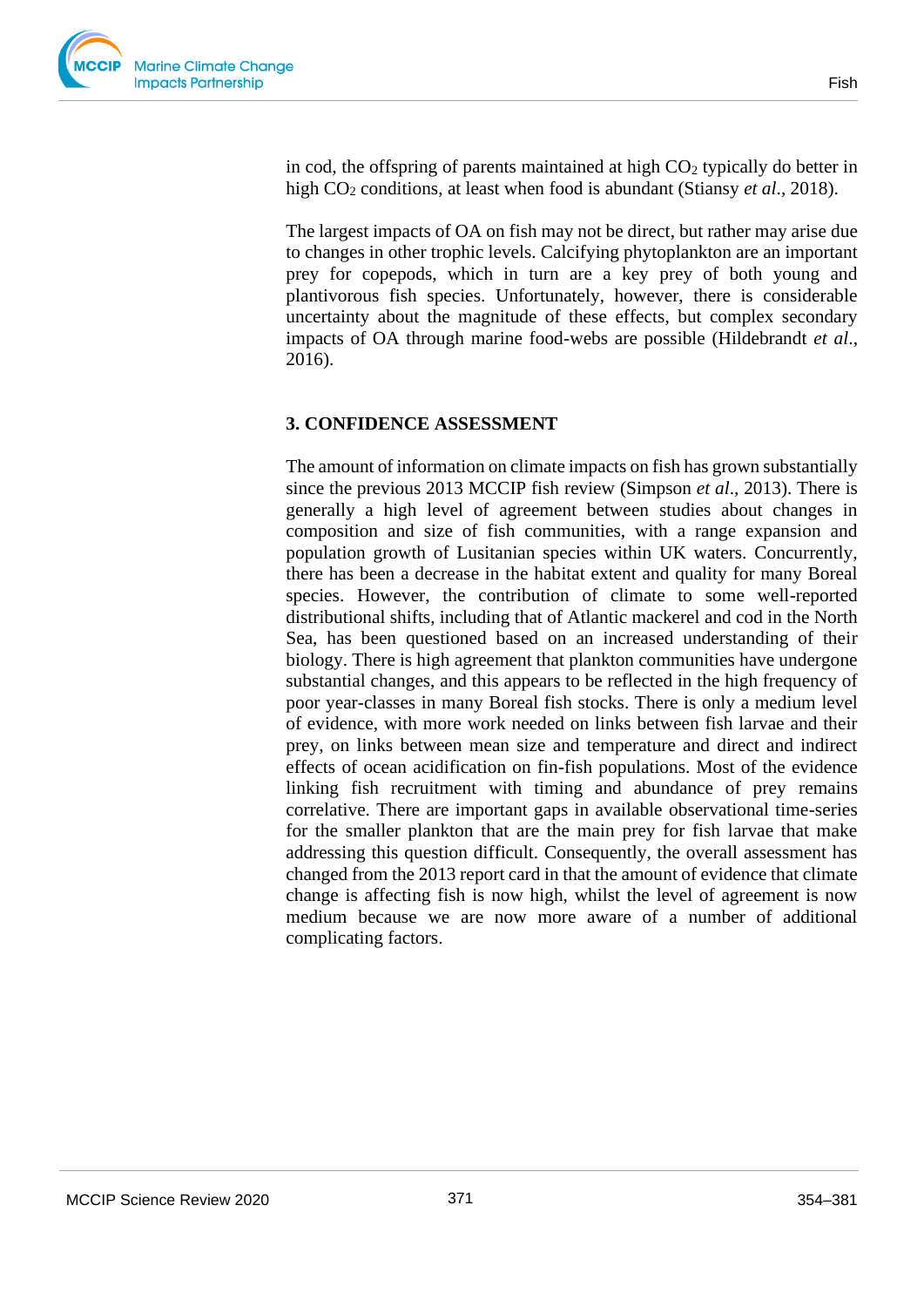

#### **What is already happening?**



With regard to what might happen in the future, there is substantial effort being made to combine and develop various modelling approaches to predict future distributions and abundances of fish species, including predicting species that may invade suitable habitat in future conditions. However, there is between low to medium level evidence available for what could happen, with the majority of insights about the possible processes by which fish respond to climate change coming from modelling rather than empirical studies. As a result, the level of evidence and agreement has not changed from that stated in the 2013 Annual Report Card, i.e. a medium level of evidence and consensus.

#### **What could happen in the future?**

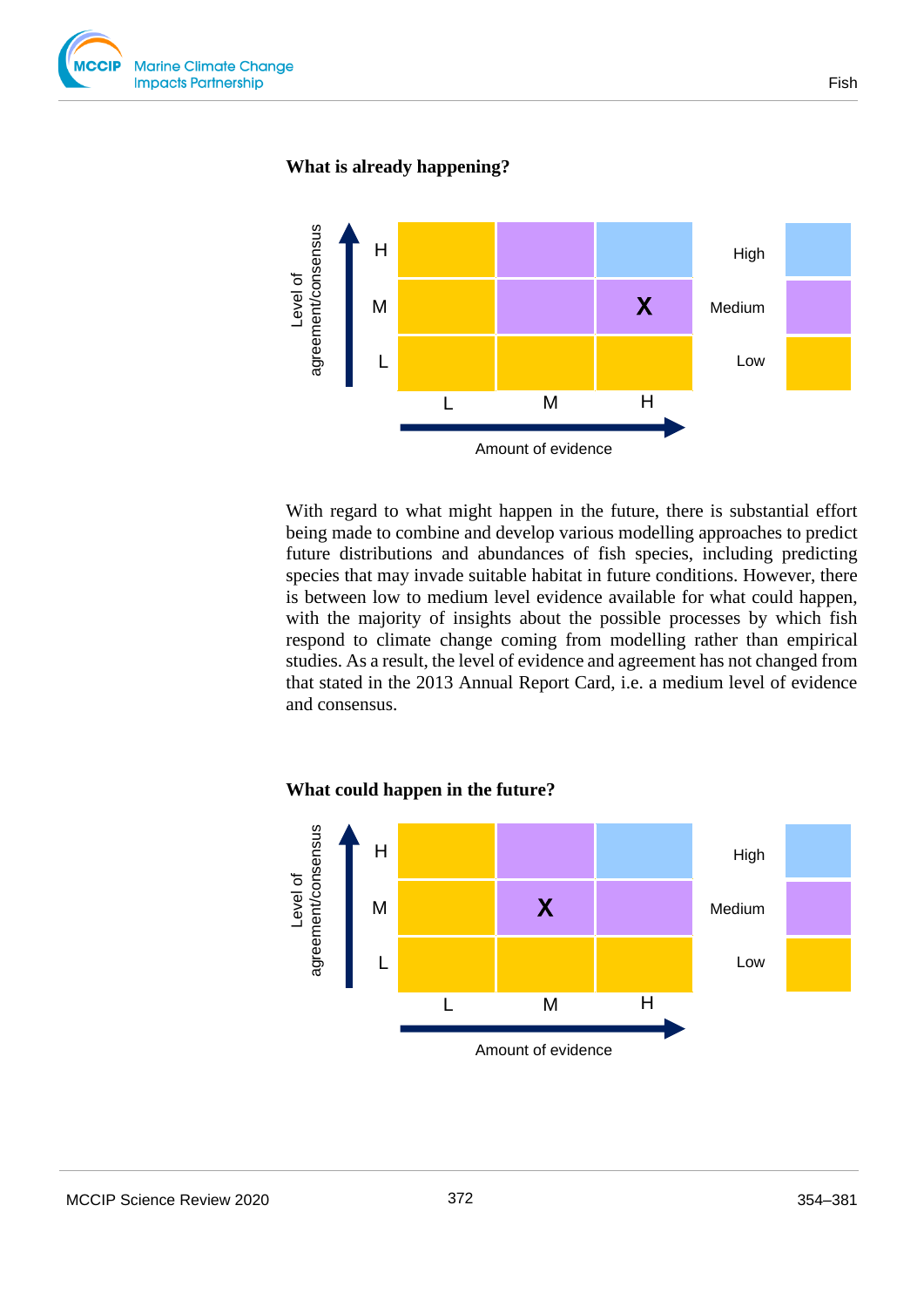# **4. KEY CHALLENGES AND EMERGING ISSUES**

The three top priority challenges which need to be addressed to provide better advice on the responses of fin-fish to climate change can be summarised as: (1) contribution, (2) multi-level data integration, and (3) model testing.

As demonstrated above, it is difficult to isolate the climate contribution to many of the reported changes in fish distribution, productivity and size. Robust projections of climate-related changes in productivity and distribution at a species level requires a better integration of data on survival, distribution, movements, aerobic scope, growth and reproductive schedules into statistical, process-based and ecosystem models. More validation of model assumptions is needed by combining modelling approaches and conducting empirical studies to better parameterise models and test assumptions. This process has begun but needs to increase in order to consider habitat dependency, integration of physiological processes and the combination of individual (e.g. archival tags) and population level data to understand the nature of climate responses. Identifying bottlenecks in the life-cycle where species are most sensitive to climate change, such as shallow coastal nursery areas, is also important in finding ways to minimise human pressures on struggling stocks. Given these requirements, it will probably never be possible to obtain detailed information on more than a limited number of species. Although studies have tended to focus on commercial species (e.g. cod, haddock, plaice, herring), climate change could also affect species of conservation importance to the UK (e.g. flapper skate, basking shark). Such impacts would have implications for the effectiveness of marine conservation measures so that these species should not be ignored in setting marine climate research priorities.

#### **Emerging issues**

Little is known about natural variation and the adaptive capacity of fish to climate change. Studies using genomics and transcriptomics are improving our understanding of the capacity of fish populations to acclimate and cope with acute temperature stress. Populations of the same species can exhibit different responses to temperature due to differences in gene expression (Veillux *et al*., 2018), and so it is unclear if some species will be able to persist through shifts in warm-adapted populations. Increased adult mortality whether from fishing or climate change is expected to lead to the evolution of 'faster' life histories: Earlier maturation at smaller sizes and shorter life spans (Waples and Audzijonyte, 2016). Other traits such as spawning time have been found to evolve rapidly when a species is exposed to a different environment (Quinn *et al*., 2000). Epigenetic effects may also be important as experiments on cod suggest that the offspring of parents subjected to high  $CO<sub>2</sub>$  do better in high  $CO<sub>2</sub>$  conditions, at least when prey density is high (Stiansy *et al*., 2018).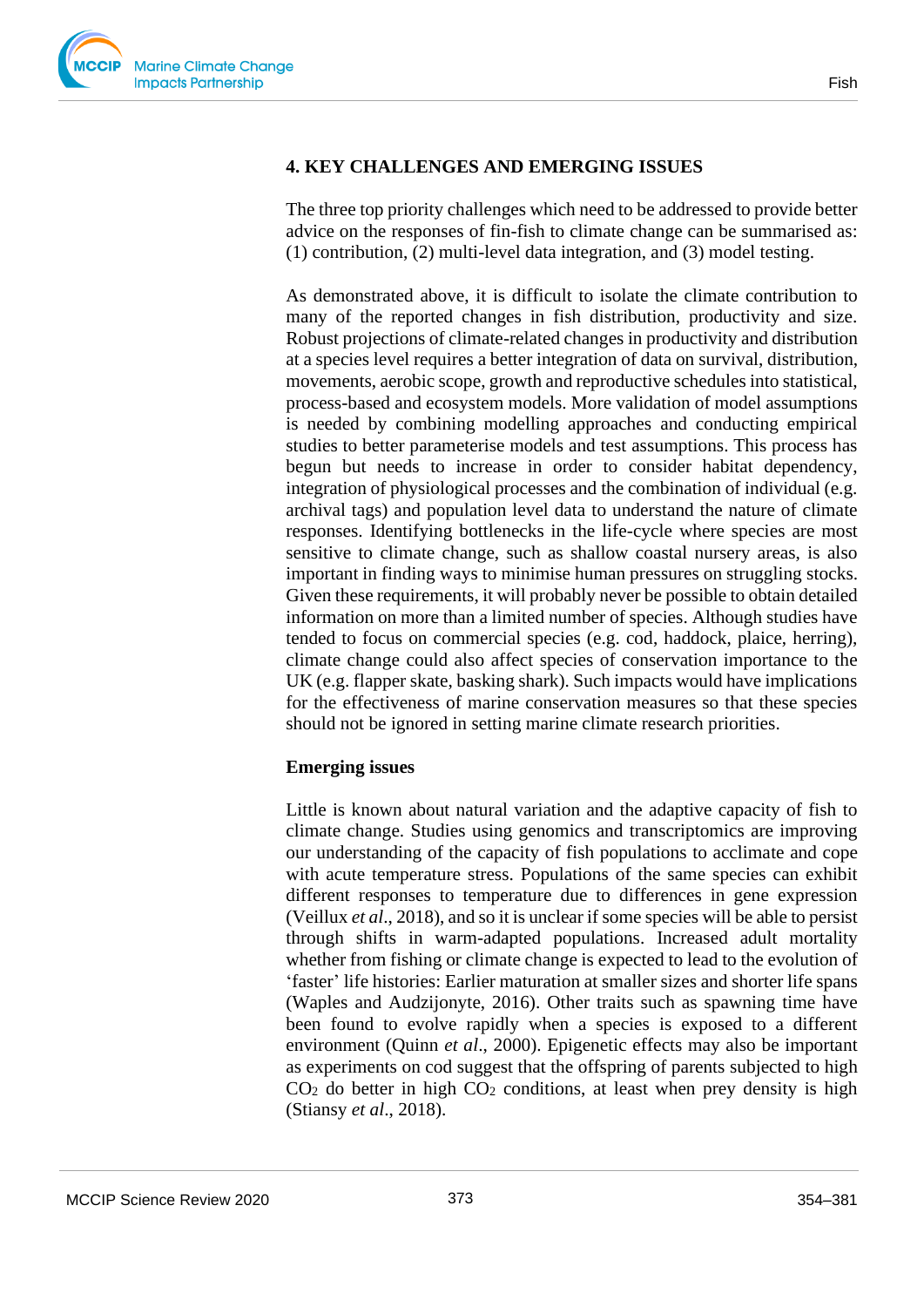There is increasing concern among many scientists about sudden, dramatic and long-lasting shifts in ecosystem structure and function (regime shifts) that may be caused by climate change and other anthropogenic pressures (Mollmann *et al*., 2015). Theory and empirical evidence suggest that ecosystems may have system boundaries or tipping points. Identifying the tipping points for climate-driven shifts is very challenging and many possible mechanisms have been proposed including changes in the interactions between predatory fish and their fish prey (Gårdmark *et al*., 2015) or between temperature change and differences in species thermal niche (Beaugrand, 2015). Whatever the cause, being able to define a safe operating space over which a regime shift is unlikely to occur is a very important field of research that could inform climate adaptation strategies (Ratajczak *et al*., 2018).

Finally, research to date has tended to focus on annual or seasonal average temperatures. However, there is increasing interest in the impacts of shortterm events, such as heat-waves (Frölicher *et al*., 2018). Climate change projections suggest that extreme weather events may become more frequent and it should be remembered that, despite the thermal buffering effect of seawater, such short-term events can still have substantial impacts on marine species, particularly in inshore waters.

#### **REFERENCES**

- Adams, C.F., Alade, L.A., Legault, C.M., O'Brien, L., Palmer, M.C., Sosebee, K.A. and Traver, M.L. (2018) Relative importance of population size, fishing pressure and temperature on the spatial distribution of nine Northwest Atlantic groundfish stocks. *PLoS ONE,* **13**, e0196583.
- Akimova, A., Núñez-Riboni, I., Kempf, A., and Taylor, M.H. (2016) Spatially-Resolved Influence of Temperature and Salinity on Stock and Recruitment Variability of Commercially Important Fishes in the North Sea. *PLoS ONE*, **11**, e0161917, https://doi.org/10.1371/journal.pone.0161917
- Alvarez-Fernandez, S., Licandro, P., Van Damme, C. and Hufnagl, M. (2015) Effect of zooplankton on fish larval abundance and distribution: a long-term study on North Sea herring (*Clupea harengus*). *ICES Journal of Marine Science,* **72**, 2569–2577.
- Angilletta Jr, M.J., Steury, T.D. and Sears, M.W. (2004) Temperature, growth rate, and body size in ectotherms: fitting pieces of a life-history puzzle. *Integrative and Comparative Biology,* **44**, 498– 509.
- Atkinson, D. (1994) Temperature and organism size: a biological law for ectotherms? *Advances in Ecological Research,* **25**, 1–58.
- Atkinson, D., Morley, S.A. and Hughes, R.N. (2006) From cells to colonies: at what levels of body organization does the 'temperature‐size rule' apply? *Evolution and Development,* **8**, 202–214.
- Audzijonyte, A., Barneche, D.R., Baudron, A.R., Belmaker, J., Clark, T.D., Marshall, C.T., Morrongiello, J.R. and van Rijn, I. (2019) Is oxygen limitation in warming waters a valid mechanism to explain decreased body sizes in aquatic ectotherms? *Global Ecology and Biogeography,* **28**, 64–77.
- Audzijonyte, A., Fulton, E., Haddon, M., Helidoniotis, F., Hobday, A.J., Kuparinen, A., Morrongiello, J., Smith, A.D., Upston, J. and Waples, R.S. (2016) Trends and management implications of human‐influenced life‐history changes in marine ectotherms. *Fish and Fisheries,* **17**, 1005–1028.
- Audzijonyte, A., Kuparinen, A. and Fulton, E.A. (2013) How fast is fisheries‐induced evolution? Quantitative analysis of modelling and empirical studies. *Evolutionary Applications,* **6**, 585–595.
- Baudron, A.R., Needle, C.L., Rijnsdorp, A.D. and Marshall, C.T. (2014) Warming temperatures and smaller body sizes: synchronous changes in growth of North Sea fishes. *Global Change Biology,* **20**, 1023–1031.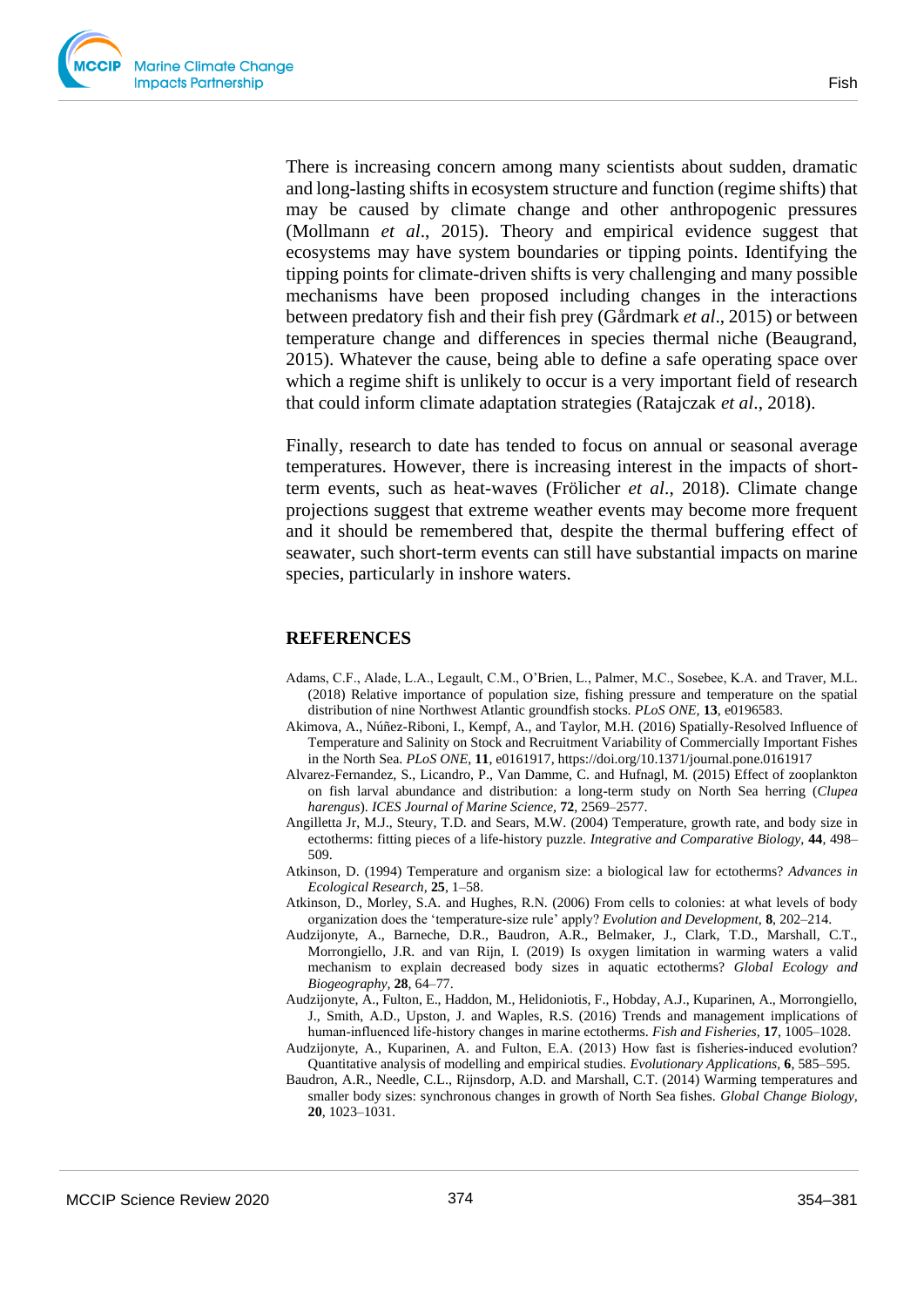

- Beare, D., Burns, F., Jones, E., Peach, K., Portilla, E., Greig, T., McKenzie, E. and Reid, D. (2004) An increase in the abundance of anchovies and sardines in the north-western North Sea since 1995. *Global Change Biology,* **10**, 1209–1213.
- Beaugrand, G. (2015) Theoretical basis for predicting climate-induced abrupt shifts in the oceans. *Philosophical Transactions of the Royal Society B: Biological Sciences,* **370**, 20130264.
- Beaugrand, G., Brander, K.M., Lindley, J.A., Souissi, S. and Reid, P.C. (2003) Plankton effect on cod recruitment in the North Sea. *Nature,* **426**, 661–664.
- Bennema, F.P. (2018) Long-term occurrence of Atlantic bluefin tuna *Thunnus thynnus* in the North Sea: contributions of non-fishery data to population studies. *Fisheries Research,* **199**, 177–185.
- Beraud, C., van der Molen, J., Armstrong, M., Hunter, E., Fonseca, L., Hyder, K. and Kaplan, D. H.e.D. (2017) The influence of oceanographic conditions and larval behaviour on settlement success—the European sea bass *Dicentrarchus labrax* (L.). *ICES Journal of Marine Science,* **75**, 455–470.
- Bonanomi, S., Overgaard Therkildsen, N., Retzel, A., Berg Hedeholm, R., Pedersen, M.W., Meldrup, D., Pampoulie, C., Hemmer-Hansen, J., Grønkjær, P. and Nielsen, E.E. (2016) Historical DNA documents long-distance natal homing in marine fish. *Molecular Ecology,* **25**, 2727–2734.
- Boulcott, P., Clarke, J. and Wright, P.J. (2017) Effect of size on spawning time in the lesser sandeel *Ammodytes marinus*. *Journal of Fish Biology,* **91**, 362–367.
- Bowler, D. and Böhning-Gaese, K. (2017) Improving the community-temperature index as a climate change indicator. *PLoS ONE,* **12**, e0184275.
- Brander, K. (1994) The location and timing of cod spawning around the British Isles. *ICES Journal of Marine Science,* **51**, 71–89.
- Brander, K.M., Ottersen, G., Bakker, J.P., Beaugrand, G., Herr, H., Garthe, S., Gilles, A., Kenny, A., Siebert, U. and Skjoldal, H.R. (2016) Environmental impacts—marine ecosystems. *North Sea Region Climate Change Assessment*, Springer, Cham, pp. 241–274.
- Browman, H.I. (2016) Applying organized scepticism to ocean acidification research. *ICES Journal of Marine Science*, **73**, 529–536.
- Bruge, A., Alvarez, P., Fontán, A., Cotano, U. and Chust, G. (2016) Thermal niche tracking and future distribution of Atlantic mackerel spawning in response to ocean warming. *Frontiers in Marine Science,* **3**, 86.
- Brunel, T., van Damme, C.J., Samson, M. and Dickey‐Collas, M. (2018) Quantifying the influence of geography and environment on the northeast Atlantic mackerel spawning distribution. *Fisheries Oceanography,* **27**, 159–173.
- Capuzzo, E., Lynam, C.P., Barry, J., Stephens, D., Forster, R.M., Greenwood, N., McQuatters‐Gollop, A., Silva, T., van Leeuwen, S.M. and Engelhard, G.H. (2018) A decline in primary production in the North Sea over 25 years, associated with reductions in zooplankton abundance and fish stock recruitment. *Global Change Biology,* **24**, e352–e364.
- Cheung, W.W.L., Sarmiento, J.L., Dunne, J., Frölicher, T.L., Lam, V.W.Y., Deng Palomares, M.L., Watson, R. and Pauly, D. (2013) Shrinking of fishes exacerbates impacts of global ocean changes on marine ecosystems. *Nature Climate Change,* **3**, 254–258.
- Couturier, C.S., Stecyk, J.A., Rummer, J.L., Munday, P.L. and Nilsson, G.E. (2013) Species-specific effects of near-future CO<sup>2</sup> on the respiratory performance of two tropical prey fish and their predator. *Comparative Biochemistry and Physiology Part A: Molecular and Integrative Physiology,* **166**, 482–489.
- Cushing, D.H. (1975) *Marine Ecology and Fisheries*. Cambridge University Press Archive, Cambridge, 278 pp.
- Cushing, D.H. (1990) Plankton production and year-class strength in fish populations: an update of the match/mismatch hypothesis. *Advances in Marine Biology*, **26**, 249–293.
- De Oliveira, J.A.A, Ellis, J.R. and Dobby, H. (2013) Incorporating density dependence in pup production in a stock assessment of NE Atlantic spurdog *Squalus acanthias*. *ICES Journal of Marine Science,* **70**, 1341–1353.
- Devine, J. A., Wright, P.J., Pardoe, H.E. and Heino, M. (2012) Comparing rates of contemporary evolution in life-history traits for exploited fish stocks. *Canadian Journal of Fisheries and Aquatic Sciences,* **69**, 1105–1120.
- Dhillon, R.S. and Fox, M.G. (2004) Growth-independent effects of temperature on the life history traits of Japanese medaka (*Oryzias latipes*). *Copeia*, **2004**, 37-45.
- Dhillon, R.S. and Fox, M.G. (2007) Growth‐independent effects of a fluctuating thermal regime on the life‐history traits of the Japanese medaka (*Oryzias latipes*). *Ecology of Freshwater Fish,* **16**, 425– 431.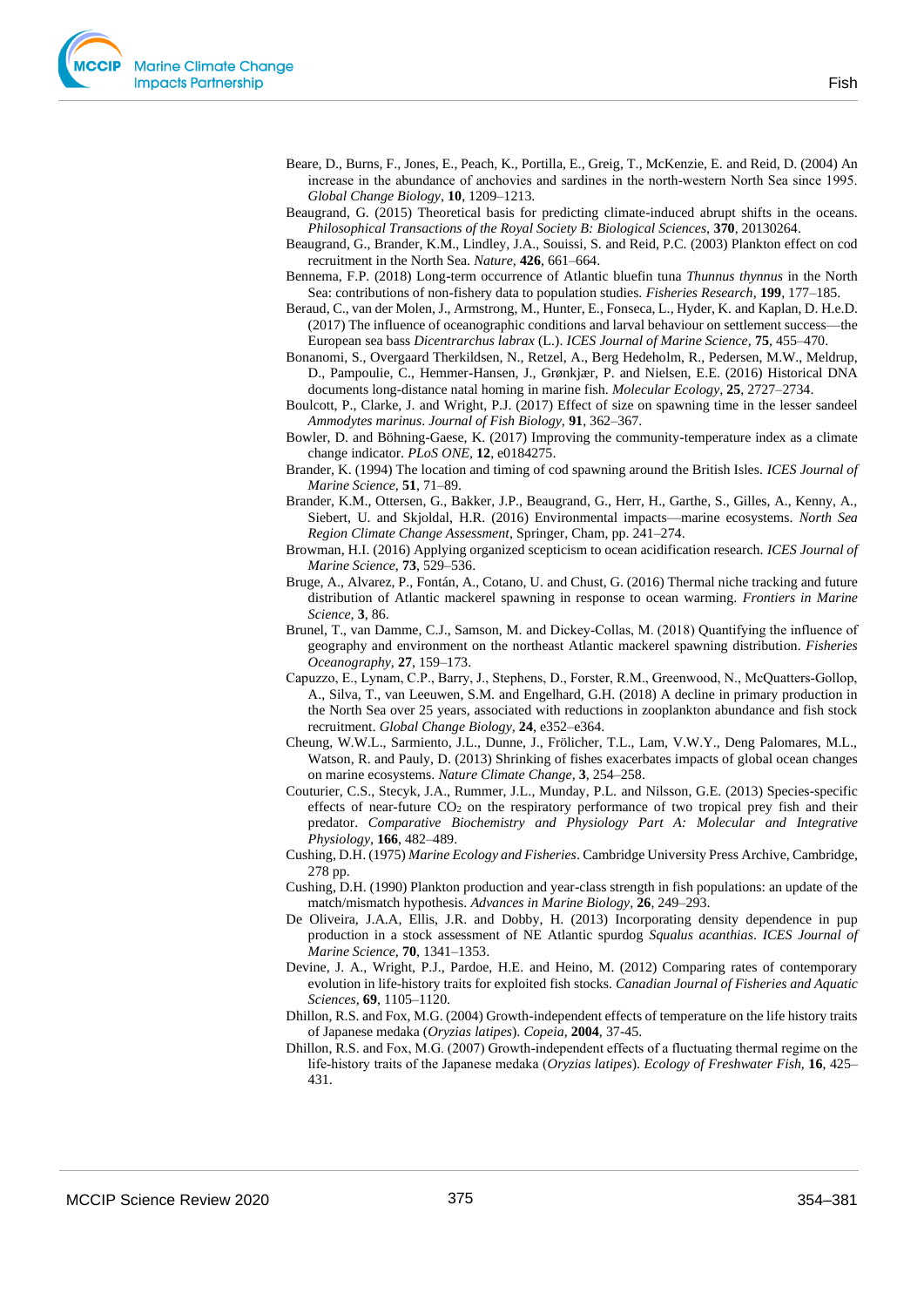

- Druon, J.-N., Fromentin, J.-M., Hanke, A.R., Arrizabalaga, H., Damalas, D., Tičina, V. *et al*. (2016) Habitat suitability of the Atlantic bluefin tuna by size class: An ecological niche approach. *Progress in Oceanography,* **142**, 30–46.
- Dufour, F., Arrizabalaga, H., Irigoien, X. and Santiago, J. (2010) Climate impacts on albacore and bluefin tunas migrations phenology and spatial distribution. *Progress in Oceanography,* **86**, 283– 290.
- Durant, J.M., Hjermann, D.Ø., Ottersen, G. and Stenseth, N.C. (2007) Climate and the match or mismatch between predator requirements and resource availability. *Climate Research,* **33**, 271– 283.
- Eerkes-Medrano, D., Fryer, R., Cook, K. and Wright, P. (2017) Are simple environmental indicators of food web dynamics reliable: exploring the kittiwake–temperature relationship. *Ecological Indicators,* **75**, 36–47.
- Engelhard, G.H., Righton, D.A. and Pinnegar, J.K. (2014) Climate change and fishing: a century of shifting distribution in North Sea cod. *Global Change Biology,* **20**, 2473–2483.
- Enzor, L.A., Zippay, M.L. and Place, S.P. (2013) High latitude fish in a high CO<sup>2</sup> world: synergistic effects of elevated temperature and carbon dioxide on the metabolic rates of Antarctic notothenioids. *Comparative Biochemistry and Physiology Part A: Molecular and Integrative Physiology,* **164**, 154–161.
- Faillettaz, R., Beaugrand, G., Goberville, E. and Kirby, R. R. (2019) Atlantic Multidecadal Oscillations drive the basin-scale distribution of Atlantic bluefin tuna. *Science Advances*, **5**, eaar6993.
- Fernandes, J.A., Papathanasopoulou, E., Hattam, C., Queirós, A.M., Cheung, W.W., Yool, A., Artioli, Y., Pope, E.C., Flynn, K.J. and Merino, G. (2017) Estimating the ecological, economic and social impacts of ocean acidification and warming on UK fisheries. *Fish and Fisheries,* **18**, 389–411.
- Fincham, J.I., Rijnsdorp, A.D. and Engelhard, G.H. (2013) Shifts in the timing of spawning in sole linked to warming sea temperatures. *Journal of Sea Research,* **75**, 69–76.
- Forster, J. and Hirst, A.G. (2012) The temperature‐size rule emerges from ontogenetic differences between growth and development rates. *Functional Ecology,* **26**, 483–492.
- Fox, C.J. and Pitois, S.G. (2006) Long-term changes in zooplankton biomass concentration and mean size over the Northwest European shelf inferred from Continuous Plankton Recorder data. *ICES Journal of Marine Science,* **63**, 785–798.
- Fox, C.J., Taylor, M.I., Van der Kooij, J., Taylor, N., Milligan, S.P., Albaina, A., Pascoal, S., Lallias, D., Maillard, M. and Hunter, E. (2012) Identification of marine fish egg predators using molecular probes. *Marine Ecology Progress Series,* **462**, 205–218.
- Freitas, C., Olsen, E.M., Moland, E., Ciannelli, L. and Knutsen, H. (2015) Behavioral responses of Atlantic cod to sea temperature changes. *Ecology and Evolution,* **5**, 2070–2083.
- Freitas, C., Olsen, E.M., Knutsen, H., Albretsen, J. and Moland, E. (2016) Temperature‐associated habitat selection in a cold‐water marine fish. *Journal of Animal Ecology,* **85**, 628–637.
- Frölicher, T.L., Fischer, E.M. and Gruber, N. (2018) Marine heatwaves under global warming. *Nature,* **560**, 360–364.
- Fulton, E.A., Link, J.S., Kaplan, I.C., Savina-Rolland, M., Johnson, P., Ainsworth, C., Horne, P., Gorton, R., Gamble, R.J., Smith, A.D.M. and Smith, D.C. (2011) Lessons in modelling and management of marine ecosystems: the Atlantis experience. *Fish and Fisheries,* **12**, 171–188.
- Gårdmark, A., Casini, M., Huss, M., van Leeuwen, A., Hjelm, J., Persson, L. and de Roos André, M. (2015) Regime shifts in exploited marine food webs: detecting mechanisms underlying alternative stable states using size-structured community dynamics theory. *Philosophical Transactions of the Royal Society B: Biological Sciences,* **370**, 20130262.
- Gibb, F.M., Régnier, T. and Donald, K. (2017) Connectivity in the early life history of sandeel inferred from otolith microchemistry. *Journal of Sea Research*, **119**, 8–16.
- Girardin, R., Fulton, E.A., Lehuta, S., Rolland, M., Thébaud, O., Travers-Trolet, M., Vermard, Y. and Marchal, P. (2018) Identification of the main processes underlying ecosystem functioning in the Eastern English Channel, with a focus on flatfish species, as revealed through the application of the Atlantis end-to-end model. *Estuarine, Coastal and Shelf Science,* **201**, 208–222.
- Gjøsæter, J. and Danielssen, D.S. (2011) Age, growth and otolith annulus formation of cod (*Gadus morhua*) in the Risør area on the Norwegian Skagerrak coast during 1986–1996. *Marine Biology Research,* **7**, 281–288.
- Gonzalez-Irusta, J. and Wright, P.J. (2016) Spawning grounds of Atlantic cod (*Gadus morhua*) in the North Sea. *ICES Journal of Marine Science,* **73**, 304–315.
- Green, L. and Jutfelt, F. (2014) Elevated carbon dioxide alters the plasma composition and behaviour of a shark. *Biology Letters,* **10**, 20140538.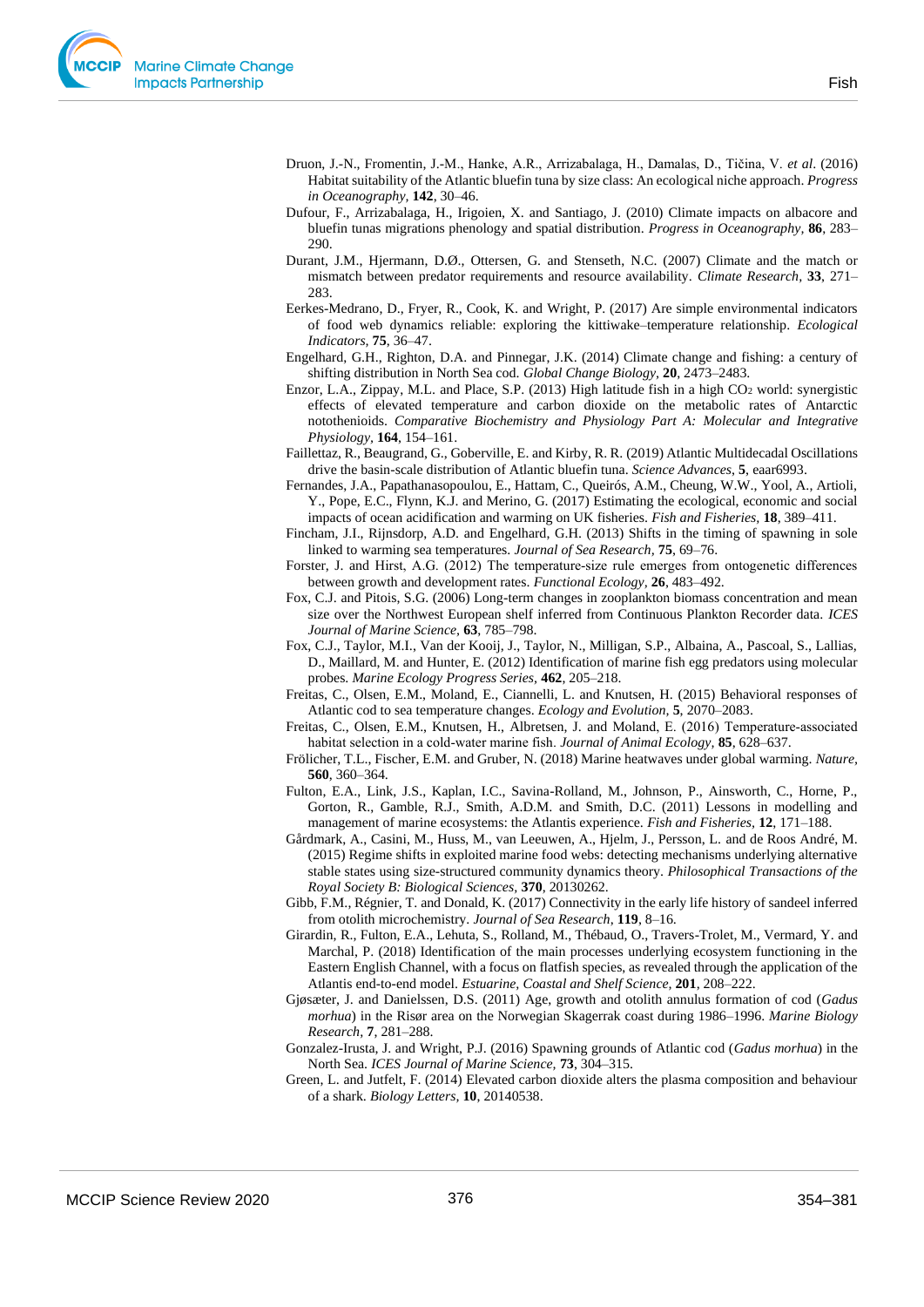- Greenwood, N., Parker, E., Fernand, L., Sivyer, D., Weston, K., Painting, S., Kröger, S., Forster, R., Lees, H. and Mills, D. (2010) Detection of low bottom water oxygen concentrations in the North Sea: implications for monitoring and assessment of ecosystem health. *Biogeosciences,* **7**, 1357– 1373.
- Griffith, G.P., Fulton, E.A., Gorton, R. and Richardson, A.J. (2012) Predicting interactions among fishing, ocean warming, and ocean acidification in a marine system with whole-ecosystem models. *Conservation Biology,* **26**, 1145–1152.
- Grift, R.E., Rijnsdorp, A.D., Barot, S., Heino, M. and Dieckmann, U. (2003) Fisheries-induced trends in reaction norms for maturation in North Sea plaice. *Marine Ecology Progress Series,* **257**, 247– 257.
- Haynes, T.B. and Robinson, C.L.K. (2011) Re-use of shallow sediment patches by Pacific sand lance (*Ammodytes hexapterus*) in Barkley Sound, British Columbia, Canada. *Environmental Biology of Fishes*, **92**, 1–12.
- Heath, M.R. and Lough, R.G. (2007) A synthesis of large-scale patterns in the planktonic prey of larval and juvenile cod (*Gadus morhua*). *Fisheries Oceanography,* **16**, 169–185.
- Heath, M.R., Neat, F.C., Pinnegar, J.K., Reid, D.G., Sims, D.W. and Wright, P.J. (2012) Review of climate change impacts on marine fish and shellfish around the UK and Ireland. *Aquatic Conservation: Marine and Freshwater Ecosystems,* **22**, 337–367.
- Heath, M.R., Culling, M.A., Crozier, W.W., Fox, C.J., Gurney, W.S.C., Hutchinson, W.F. *et a*l. (2014) Combination of genetics and spatial modelling highlights the sensitivity of cod (*Gadus morhua*) population diversity in the North Sea to distributions of fishing. *ICES Journal of Marine Science,* **71**, 794–807.
- Hildebrandt, N., Sartoris, F.J., Schulz, K.G., Riebesell, U. and Niehoff, B. (2016) Ocean acidification does not alter grazing in the calanoid copepods *Calanus finmarchicus* and *Calanus glacialis*. *ICES Journal of Marine Science,* **73**, 927–936.
- Holmes, S., Millar, C., Fryer, R. and Wright, P. (2014) Gadoid dynamics: differing perceptions when contrasting stock versus population trends and its implications to management. *ICES Journal of Marine Science,* **71**, 1433–1442.
- Holt, R. E. and Jørgensen, C. (2015) Climate change in fish: effects of respiratory constraints on optimal life history and behaviour. *Biology Letters,* **11**, 20141032.
- Huebert, K.B., Pätsch, J., Hufnagl, M., Kreus, M. and Peck, M.A. (2018) Modeled larval fish prey fields and growth rates help predict recruitment success of cod and anchovy in the North Sea. *Marine Ecology Progress Series,* **600**, 111–126.
- Hughes, K.M., Dransfeld, L., and Johnson, M.P. (2014) Changes in the spatial distribution of spawning activity by north-east Atlantic mackerel in warming seas: 1977–2010. *Marine Biology* **161**, 2563– 2576.
- ICES (2016) Advice on fishing opportunities, catch, and effort Greater North Sea and Celtic Seas ecoregions; Cod (*Gadus morhua*) in Subarea 4, Division 7.d, and Subdivision 3.a.20 (North Sea, eastern English Channel, Skagerrak) update November 2016; Book **6**, Section 3.3, 1–20.
- ICES (2018) Stock Annex: Sea bass (*Dicentrarchus labrax*) in divisions 4.b–c, 7.a, and 7.d–h (central and southern North Sea, Irish Sea, Eng-lish Channel, Bristol Channel, and Celtic Sea), http://www.ices.dk/sites/pub/Publication%20Reports/Stock%20Annexes/2018/bss.27.4bc7d%E2 %80%93h\_SA.pdf
- Jansen, T., Campbell, A., Brunel, T and Worsøe Clausen, L. (2013) Spatial segregation within the spawning migration of North Eastern Atlantic mackerel (*Scomber scombrus*) as indicated by juvenile growth patterns. *PloS ONE*, **8**, e58114.
- Jones, M.C., Dye, S.R., Fernandes, J.A., Frölicher, T.L., Pinnegar, J.K., Warren, R. and Cheung, W.W. (2013) Predicting the impact of climate change on threatened species in UK waters. *PLoS ONE,* **8**, e54216.
- Jutfelt, F., Norin, T., Ern, R., Overgaard, J., Wang, T., McKenzie, D.J., Lefevre, S., Nilsson, G.E., Metcalfe, N.B. and Hickey, A.J. (2018) Oxygen-and capacity-limited thermal tolerance: blurring ecology and physiology. *Journal of Experimental Biology,* **221**, jeb169615.
- Jutfelt, F. and Hedgärde, M. (2013) Atlantic cod actively avoid CO<sup>2</sup> and predator odour, even after long-term CO<sup>2</sup> exposure. *Frontiers in Zoology,* **10**, 81.
- Jutfelt, F. and Hedgärde, M. (2015) Juvenile Atlantic cod behavior appears robust to near-future CO<sup>2</sup> levels. *Frontiers in Zoology,* **12**, 11.
- Keen, A.N., Klaiman, J.M., Shiels, H.A. and Gillis, T.E. (2017) Temperature-induced cardiac remodelling in fish. *The Journal of Experimental Biology,* **220**, 147–160.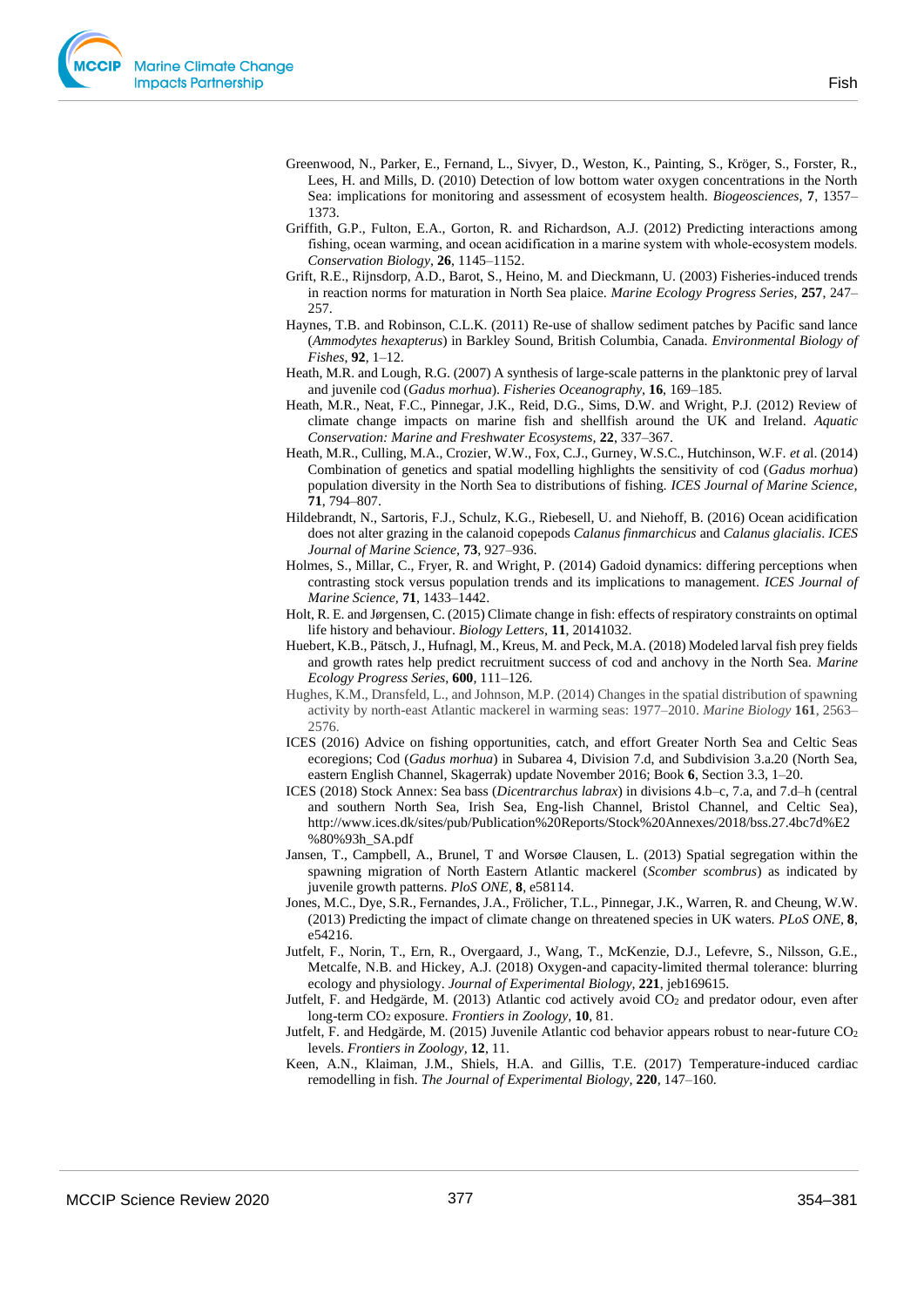

- Kjesbu, O.S., Righton, D., Krüger-Johnsen, M., Thorsen, A., Michalsen, K., Fonn, M. and Witthames, P.R. (2010) Thermal dynamics of ovarian maturation in Atlantic cod (*Gadus morhua*). *Canadian Journal of Fisheries and Aquatic Sciences,* **67**, 605–625.
- Koenigstein, S., Dahlke, F.T., Stiasny, M.H., Storch, D., Clemmesen, C. and Pörtner, H.O. (2018) Forecasting future recruitment success for Atlantic cod in the warming and acidifying Barents Sea. *Global Change Biology,* **24**, 526–535.
- Lacroix, G., Barbut, L. and Volckaert, F.A. (2018) Complex effect of projected sea temperature and wind change on flatfish dispersal. *Global Change Biology,* **24**, 85–100.
- Lefevre, S., McKenzie, D.J. and Nilsson, G.E. (2018) In modelling effects of global warming, invalid assumptions lead to unrealistic projections. *Global Change Biology,* **24**, 553–556.
- Lefevre, S., McKenzie, D.J. and Nilsson, G.E. (2017) Models projecting the fate of fish populations under climate change need to be based on valid physiological mechanisms. *Global Change Biology,* **23**, 3449–3459.
- Lenoir, S., Beaugrand, G. and Lecuyer, E. (2011) Modelled spatial distribution of marine fish and projected modifications in the North Atlantic Ocean. *Global Change Biology,* **17**, 115–129.
- Lindegren, M., Van Deurs, M., MacKenzie, B.R., Worsoe Clausen, L., Christensen, A. and Rindorf, A. (2018) Productivity and recovery of forage fish under climate change and fishing: North Sea sandeel as a case study. *Fisheries Oceanography,* **27**, 212–221.
- Lowerre-Barbieri, S., DeCelles, G., Pepin, P., Catalán, I.A., Muhling, B., Erisman, B. *et al*. (2017) Reproductive resilience: a paradigm shift in understanding spawner-recruit systems in exploited marine fish. *Fish and Fisheries,* **18**, 285–312.
- Lynam, C.P., Llope, M., Möllmann, C., Helaouët, P., Bayliss-Brown, G.A. and Stenseth, N.C. (2017) Interaction between top-down and bottom-up control in marine food webs. *Proceedings of the National Academy of Sciences,* **114**, 1952–1957.
- Magurran, A.E., Dornelas, M., Moyes, F., Gotelli, N.J. and McGill, B. (2015) Rapid biotic homogenization of marine fish assemblages. *Nature Communications,* **6**, 8405.
- Marshall, A.M., Bigg, G.R., Van Leeuwen, S.M., Pinnegar, J.K., Wei, H.L., Webb, T.J. and Blanchard, J.L. (2016) Quantifying heterogeneous responses of fish community size structure using novel combined statistical techniques. *Global Change Biology,* **22**, 1755–1768.
- Marty, L., Rochet, M.-J. and Ernande, B. (2014) Temporal trends in age and size at maturation of four North Sea gadid species: cod, haddock, whiting and Norway pout. *Marine Ecology Progress Series,* **497**, 179–197.
- McQueen, K. and Marshall, C.T. (2017) Shifts in spawning phenology of cod linked to rising sea temperatures. *ICES Journal of Marine Science,* **74**, 1561–1573.
- Metcalfe, J., Le Quesne, W., Cheung, W. and Righton, D. (2012) Conservation physiology for applied management of marine fish: an overview with perspectives on the role and value of telemetry. *Philosophical Transactions of the Royal Society B: Biological Sciences,* **367**, 1746–1756.
- Michaelidis, B., Spring, A. and Pörtner, H.O. (2007) Effects of long-term acclimation to environmental hypercapnia on extracellular acid–base status and metabolic capacity in Mediterranean fish *Sparus aurata*. *Marine Biology,* **150**, 1417–1429.
- Mindel, B. L., Neat, F. C., Webb, T. J., and Blanchard, J. L. (2017) Size-based indicators show depthdependent change over time in the deep sea. *ICES Journal of Marine Science*, **75**, 113–121.
- Mollet, F.M., Kraak, S.B.M. and Rijnsdorp, A.D. (2007) Fisheries-induced evolutionary changes in maturation reaction norms in North Sea sole *Solea solea*. *Marine Ecology Progress Series*, **351**, 189–199.
- Möllmann, C., Folke, C., Edwards, M. and Conversi, A. (2015) Marine regime shifts around the globe: theory, drivers and impacts. *Philosophical Transactions of the Royal Society B: Biological Sciences,* **370**, 20130260.
- Montero‐Serra, I., Edwards, M. and Genner, M.J. (2015) Warming shelf seas drive the subtropicalization of European pelagic fish communities. *Global Change Biology,* **21**, 144–153.
- Morgan, M.J., Wright, P.J. and Rideout, R.M. (2013) Effect of age and temperature on spawning time in two gadoid species. *Fisheries Research,* **138**, 42–51.
- Nash, R.D. and Geffen, A.J. (2012) Mortality through the early life-history of fish: What can we learn from European plaice (*Pleuronectes platessa* L.)? *Journal of Marine Systems,* **93**, 58–68.
- Neat, F. and Righton, D. (2007) Warm water occupancy by North Sea cod. *Proceedings of the Royal Society B: Biological Sciences*, **274**, 789–798.
- Neat, F., Bendall, V., Berx, B., Wright, P., Cuaig, M.Ó., Townhill, C., Schön, P.-J., Lee, J. and Righton, D.A. (2014) Movement of Atlantic cod around the British Isles. *Journal of Applied Ecology,* **51**, 1564–1574.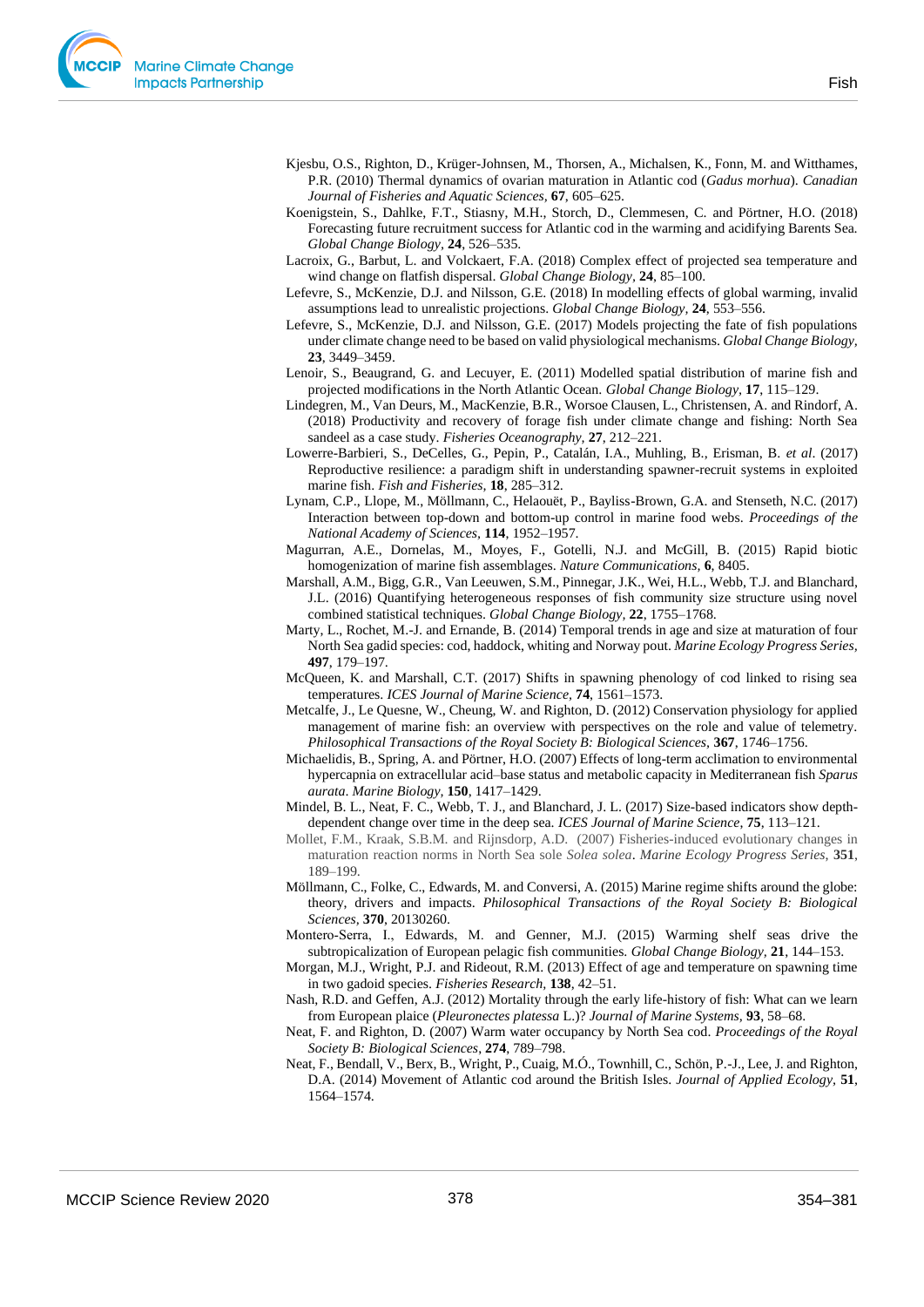

- Nicolas, D., Rochette, S., Llope, M. and Licandro, P. (2014) Spatio-temporal variability of the North Sea cod recruitment in relation to temperature and zooplankton. *PLoS ONE,* **9**, e88447.
- Nielsen, J.R., Thunberg, E., Holland, D.S., Schmidt, J.O., Fulton, E.A., Bastardie, F. *et al*. (2018) Integrated ecological–economic fisheries models—Evaluation, review and challenges for implementation. *Fish and Fisheries,* **19**, 1-29.
- O'Brien, C.M., Fox, C.J., Planque, B., Casey, J. (2000) Climate variability and North Sea cod. *Nature*, **404**, 142, doi:10.1038/35004654
- Ohlberger, J. (2013) Climate warming and ectotherm body size from individual physiology to community ecology. *Functional Ecology,* **27**, 991–1001.
- Ostle C., Williamson, P., Artioli, Y., Bakker, D.C.E., Birchenough, S., Davis, C.E. *et al*. (2016) *Carbon dioxide and ocean acidification observations in UK waters: Synthesis report with a focus on 2010– 2015*. University of East Anglia, UK.
- Ottersen, G. (2008) Pronounced long-term juvenation in the spawning stock of Arcto-Norwegian cod (*Gadus morhua*) and possible consequences for recruitment. *Canadian Journal of Fisheries and Aquatic Sciences,* **65**, 523–534.
- Ottersen, G., Stige, L.C., Durant, J.M., Chan, K.-S., Rouyer, T.A., Drinkwater, K.F. and Stenseth, N.C. (2013) Temporal shifts in recruitment dynamics of North Atlantic fish stocks: effects of spawning stock and temperature. *Marine Ecology Progress Series,* **480**, 205–225.
- Payne, M.R., Barange, M., Cheung, W.W., MacKenzie, B.R., Batchelder, H.P., Cormon, X., Eddy, T.D., Fernandes, J.A., Hollowed, A.B. and Jones, M.C. (2015) Uncertainties in projecting climatechange impacts in marine ecosystems. *ICES Journal of Marine Science,* **73**, 1272–1282.
- Payne, M.R., Hobday, A.J., MacKenzie, B.R., Tommasi, D., Dempsey, D.P. *et al*. (2017) Lessons from the First Generation of Marine Ecological Forecast Products. *Frontiers in Marine Science,* **4**, 289.
- Peck, M.A., Arvanitidis, C., Butenschön, M., Canu, D.M., Chatzinikolaou, E., Cucco, A., Domenici, P., Fernandes, J.A., Gasche, L. and Huebert, K.B. (2018) Projecting changes in the distribution and productivity of living marine resources: a critical review of the suite of modelling approaches used in the large European project VECTORS. *Estuarine, Coastal and Shelf Science,* **201**, 40–55.
- Pécuchet, L., Nielsen, J.R. and Christensen, A. (2014) Impacts of the local environment on recruitment: a comparative study of North Sea and Baltic Sea fish stocks. *ICES Journal of Marine Science,* **72**, 1323–1335.
- Perry, A.L., Low, P.J., Ellis, J.R. and Reynolds, J.D. (2005) Climate change and distribution shifts in marine fishes. *Science,* **308**, 1912–1915.
- Petitgas, P, Alheit, J, Peck, M, Raab, K, Irigoien, X, Huret, M. *et al*. (2012) Anchovy population expansion in the North Sea.. *Marine Ecology Progress Series,* **444**, 1–13, 10.3354/meps09451
- Petitgas, P., Rijnsdorp, A.D., Dickey-Collas, M., Engelhard, G.H., Peck, M.A., Pinnegar, J.K., Drinkwater, K., Huret, M. and Nash, R.D.M. (2013) Impacts of climate change on the complex life cycles of fish. *Fisheries Oceanography,* **22**, 121–139.
- Pistevos, J.C., Nagelkerken, I., Rossi, T., Olmos, M. and Connell, S.D. (2015) Ocean acidification and global warming impair shark hunting behaviour and growth. *Scientific Reports,* **5**, 16293.
- Pitois, S.G. and Fox, C.J. (2006) Long-term changes in zooplankton biomass concentration and mean size over the Northwest European shelf inferred from Continuous Plankton Recorder data. *ICES Journal of Marine Science,* **63**, 785–798.
- Pitois, S.G. and Fox, C.J. (2008) Empirically modelling the potential effects of changes in temperature and prey availability on the growth of cod larvae in UK shelf seas. *ICES Journal of Marine Science,* **65**, 1559–1572.
- Pope, E.C., Ellis, R., Scolamacchia, M., Scolding, J., Keay, A., Chingombe, P., Shields, R., Wilcox, R., Speirs, D. and Wilson, R. (2014) European sea bass, *Dicentrarchus labrax,* in a changing ocean. *Biogeosciences,* **11**, 2519–2530.
- Pörtner, H. -O. (2008) Ecosystem effects of ocean acidification in times of ocean warming: a physiologist's view. *Marine Ecology Progress Series,* **373**, 203–217.
- Pörtner, H. -O. and Farrell, A.P. (2008) Physiology and climate change. *Science,* **322**, 690–692.

Pörtner, H. -O. and Knust, R. (2007) Climate Change Affects Marine Fishes Through the Oxygen Limitation of Thermal Tolerance. *Science,* **315**, 95–97.

- Pörtner, H.-O. and Peck, M.A. (2010) Climate change effects on fishes and fisheries: towards a causeand‐effect understanding. *Journal of Fish Biology,* **77**, 1745–1779.
- Queirós, A.M., Fernandes, J., Genevier, L. and Lynam, C.P. (2018) Climate change alters fish community size‐structure, requiring adaptive policy targets. *Fish and Fisheries,* **19**, 613–621.
- Quinn, T.P., Unwin, M.J. and Kinnison, M.T. (2000) Evolution of temporal isolation in the wild: genetic divergence in timing of migration and breeding by introduced chinook salmon populations. *Evolution,* **54**, 1372–1385.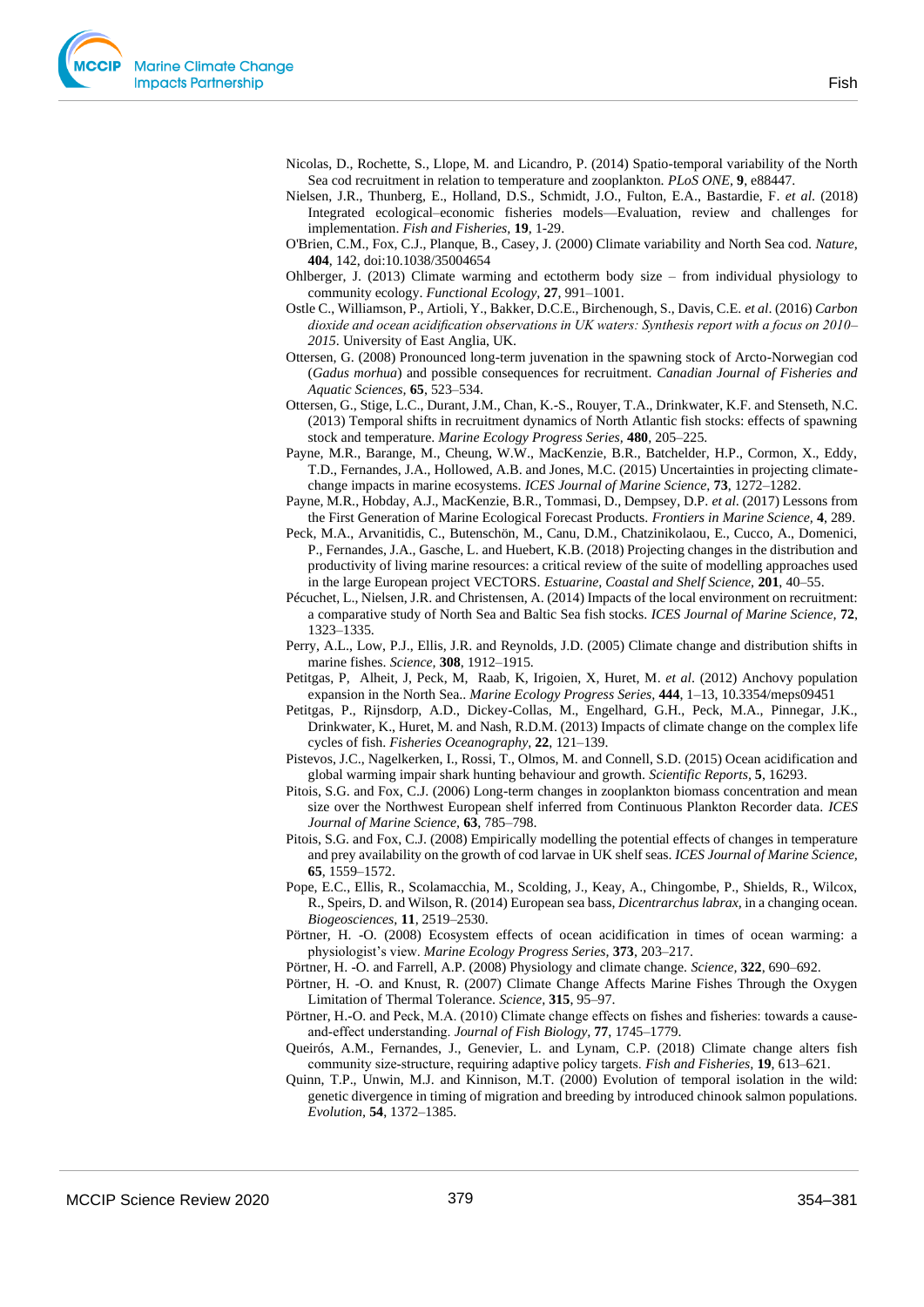- Ratajczak, Z., Carpenter, S.R., Ives, A.R., Kucharik, C.J., Ramiadantsoa, T., Stegner, M.A., Williams, J.W., Zhang, J. and Turner, M.G. (2018) Abrupt Change in Ecological Systems: Inference and Diagnosis. *Trends in Ecology and Evolution,* **33**, 513–526.
- Régnier, T., Gibb, F.M. and Wright, P.J. (2017) Importance of mismatch in a winter hatching species: evidence from lesser sandeel. *Marine Ecology Progress Series,* **567**, 185–197.
- Righton, D.A., Andersen, K.H., Neat, F., Thorsteinsson, V., Steingrund, P., Svedäng, H. *et al*. (2010) Thermal niche of Atlantic cod *Gadus morhua*: limits, tolerance and optima. *Marine Ecology Progress Series,* **420**, 1–13.
- Rijnsdorp, A.D., Peck, M.A., Engelhard, G.H., Möllmann, C. and Pinnegar, J.K. (2009) Resolving the effect of climate change on fish populations. *ICES Journal of Marine Science,* **66**, 1570–1583.
- Rochette, S., Le Pape, O., Vigneau, J. and Rivot, E. (2013) A hierarchical Bayesian model for embedding larval drift and habitat models in integrated life cycles for exploited fish. *Ecological Applications,* **23**, 1659–1676.
- Röckmann, C., Dickey-Collas, M., Payne, M.R. and van Hal, R. (2011) Realized habitats of early-stage North Sea herring: looking for signals of environmental change. *ICES Journal of Marine Science,* **68**, 537–546.
- Rogers, L.A. and Dougherty, A.B. (2019) Effects of climate and demography on reproductive phenology of a harvested marine fish population. *Global Change Biology*, **25**, 708–720.
- Rogers, L.A., Stige, L.C., Olsen, E.M., Knutsen, H., Chan, K.-S. and Stenseth, N.C. (2011) Climate and population density drive changes in cod body size throughout a century on the Norwegian coast. *Proceedings of the National Academy of Sciences,* **108**, 1961–1966.
- Rutterford, L.A., Simpson, S.D., Jennings, S., Johnson, M.P., Blanchard, J.L., Schön, P.-J., Sims, D.W., Tinker, J. and Genner, M.J. (2015) Future fish distributions constrained by depth in warming seas. *Nature Climate Change,* **5**, 569.
- Serpetti, N., Baudron, A.R., Burrows, M., Payne, B.L., Helaouet, P., Fernandes, P.G. and Heymans, J. (2017) Impact of ocean warming on sustainable fisheries management informs the Ecosystem Approach to Fisheries. *Scientific Reports,* **7**, 13438.
- Sguotti, C., Lynam, C.P., García‐Carreras, B., Ellis, J.R. and Engelhard, G.H. (2016) Distribution of skates and sharks in the North Sea: 112 years of change. *Global Change Biology,* **22**, 2729–2743.
- Simpson, S.D., Blanchard, J.L. and Genner, M.J. (2013) Impacts of climate change on fish, MCCIP Science Review,113-124, doi:10.14465/2013.arc13.113-124
- Simpson, S.D., Blanchard, J.L. and Genner, M.J. (2013) Impacts of climate change on fish, MCCIP Science Review, 2013, 113–124, doi:10.14465/2013.arc13.113-124.
- Sims, D.W, Wearmouth, V.J., Southall, E.J., Hill, J.M., Moore, P., Rawlinson, K., Hutchinson, N., Budd, G.C., Righton, D., Metcalfe, J.D., Nash, J.P. and Morritt, D. (2006) Hunt warm, rest cool: bioenergetics strategy underlying diel vertical migration of a benthic shark. *Journal of Animal Ecology*, **75**, 176–190.
- Sswat, M., Stiasny, M.H., Taucher, J., Algueró-Muñiz, M., Bach, L.T., Jutfelt, F., Riebesell, U. and Clemmesen, C. (2018) Food web changes under ocean acidification promote herring larvae survival. *Nature Ecology and Evolution,* **2**, 836–840.
- Stiasny, M.H., Mittermayer, F.H., Sswat, M., Voss, R., Jutfelt, F., Chierici, M., Puvanendran, V., Mortensen, A., Reusch, T.B. and Clemmesen, C. (2016) Ocean acidification effects on Atlantic cod larval survival and recruitment to the fished population. *PLoS ONE,* **11**, e0155448.
- Stiasny, M.H., Mittermayer, F.H., Göttler, G., Bridges, C.R., Falk-Petersen, I.-B., Puvanendran, V., Mortensen, A., Reusch, T.B. and Clemmesen, C. (2018) Effects of parental acclimation and energy limitation in response to high CO<sup>2</sup> exposure in Atlantic cod. *Scientific Reports,* **8**, 8348.
- Strobel, A., Graeve, M., Poertner, H.O. and Mark, F.C. (2013) Mitochondrial acclimation capacities to ocean warming and acidification are limited in the Antarctic nototheniid fish, *Notothenia rossii* and *Lepidonotothen squamifrons*. *PLoS ONE,* **8**, e68865.
- Sunday, J.M., Bates, A.E. and Dulvy, N.K. (2012) Thermal tolerance and the global redistribution of animals. *Nature Climate Change,* **2**, 686–690.
- Tillotson, M.D. and Quinn, T.P. (2018) Selection on the timing of migration and breeding: A neglected aspect of fishing‐induced evolution and trait change. *Fish and Fisheries,* **19**, 170–181.
- Tinker, J., Lowe, J., Holt, J., Pardaens, A. and Wiltshire, A. (2015) Validation of an ensemble modelling system for climate projections for the northwest European shelf seas. *Progress in Oceanography,* **138**, 211–237.